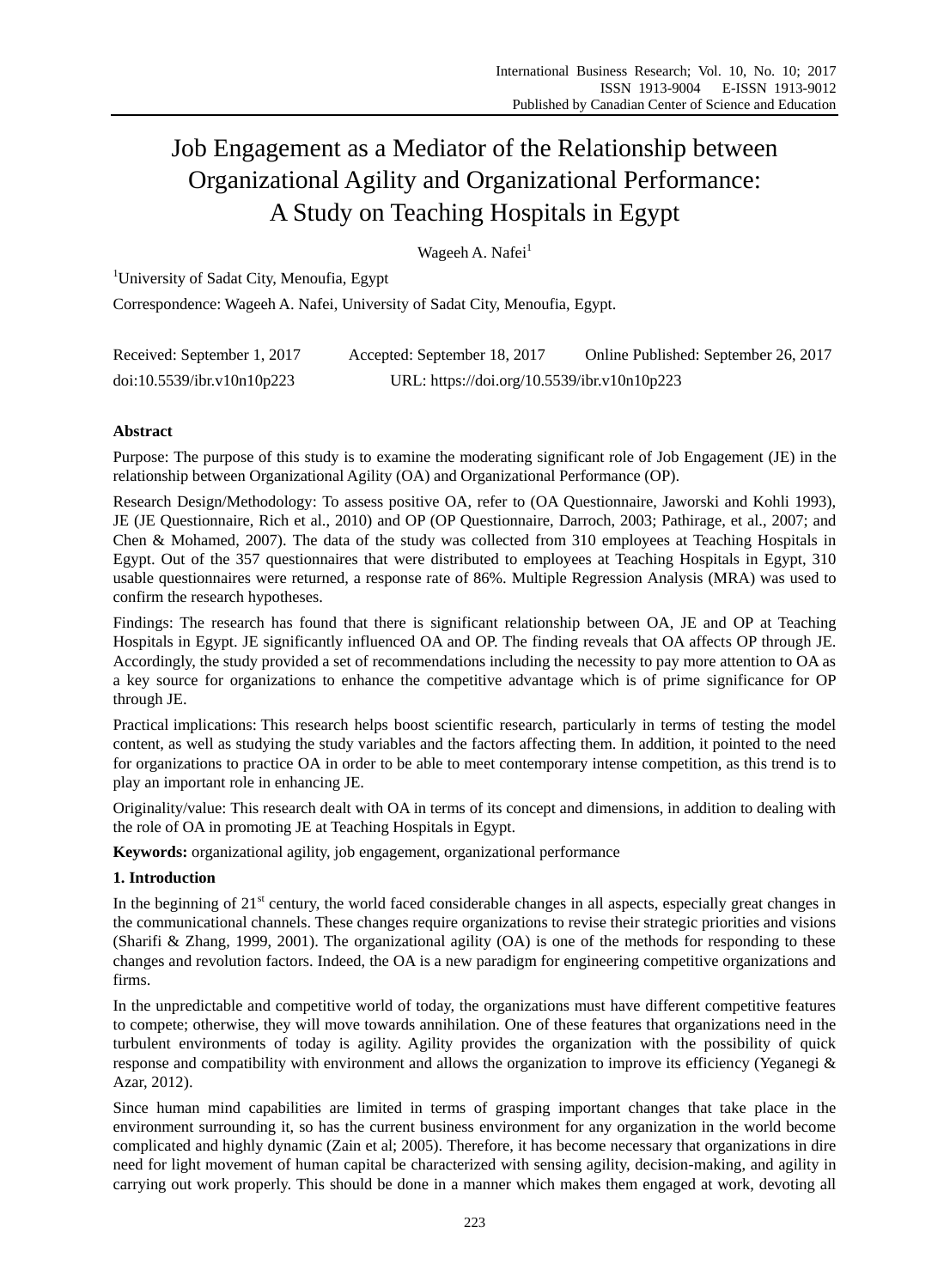their efforts, feelings and realization in order to achieve the objectives of the organization (Markos & Sridevi, 2010; Warr & Inceoglu, 2012).

Continuous change is increasingly the new norm rather than the exception in contemporary organizations (Brown & Eisenhardt, 1998). As a result, interest in OA has grown exponentially for practitioners and researchers (Tallon & Pinsonneault, 2011).

OA has become the topic of interest of both academics and practitioners in recent years. Nine out of ten executives ranked OA as both critical to business success and growing in importance over time in a McKinsey & Company survey (Sull 2009).

OA plays an important role in the life of the organization as it provides personnel with knowledge, high skills, restructuring and organizational processes, employing new technology (Sherehiy, 2008).

Research on OA is emerging in the information systems fields (Izza et al., 2008) due to the extensive reliance of contemporary organizations on information, in general, and information system, in particular. OA refers to organizations' ability to thrive by sensing and responding to environmental changes which has become critically important nowadays when the business environment is getting highly competitive and turbulent. It is regarded as a key business factor and a potential enabler to organization's competitiveness (Mathiassen & Pries-Heje 2006),

This study is structured as follows: Section one is introductory. Section two presents the literature review. Section three presents the research model. Section four presents the research questions and hypotheses. Section five explains the research strategy. Empirical results are provided in section six. Section seven handles the main findings. Finally, section eight presents the research recommendations.

## **2. Literature Review**

## *2.1 Organizational Agility*

The concept of agility needs to be well grounded in management theory (Yusuf et al. 1999). Early in the 1990s, the new solution for managing a dynamic and changing environment emerged; agility. Agile manufacturing is the ability of surviving and prospering in a competitive environment of continuous and unpredictable change by reacting quickly and effectively to changing markets, driven by customer-defined products and services (Gunasekaran, 1999).

The creators of "agility" concept at the Iacocca Institute, of Lehigh University (USA), defined it as a manufacturing system with capabilities (hard and soft technologies, human resources, educated management, information) to meet the rapidly changing needs of the marketplace (speed, flexibility, customers, competitors, suppliers, infrastructure, responsiveness). Agility is the successful application of competitive bases such as speed, flexibility, innovation, and quality by the means of the integration of reconfigurable resources and best practices of knowledge-rich environment to provide customer-driven products and services in a fast changing environment (Yusuf et al.,1999).

Agility emphasizes the speed and flexibility as the primary attributes of an agile organization (Gunasekaran, 1999). An equally important attribute of agility is the effective response to change and uncertainty (Goldman et al., 1995). Some authors state that responding to change in proper ways and exploiting and taking advantages of changes are the main factors of agility (Sharifi & Zhang, 1999).

Agility refers to the proactive responses to changes (Bessant et al., 2001). Agility refers to the use of changes as inherent opportunities in turbulent environment (Sharifi & Zhang, 2001). Agility refers to the ability to survive and progress in the variable and unpredictable environment (Dove, 2001).

Organizational flexibility represents an organization's capacity to adjust its internal structures and processes in a predetermined response to changes in the environment. Adaptability underlies the fit of organizational operations to their environment while flexibility emphasizes the readiness of organizational resources and the ease of resource mobilization. The "agility" concept encompasses both flexibility and adaptability. Agility, as a business concept, was coined in a manufacturing context-particularly in relation to flexible manufacturing systems (Christopher & Towill 2001).

Agility is a new concept in contemporary administrative thought. One writer has defined the process of agility in terms of the capabilities necessary to achieve light movement in the organization (Sherehiy, 2008).

Agility is the ability to respond to unpredictable changes with quick response and profitability (Erande & Verma, 2008).

Agility is an organizational ability to react quickly and effectively to an environment which can change radically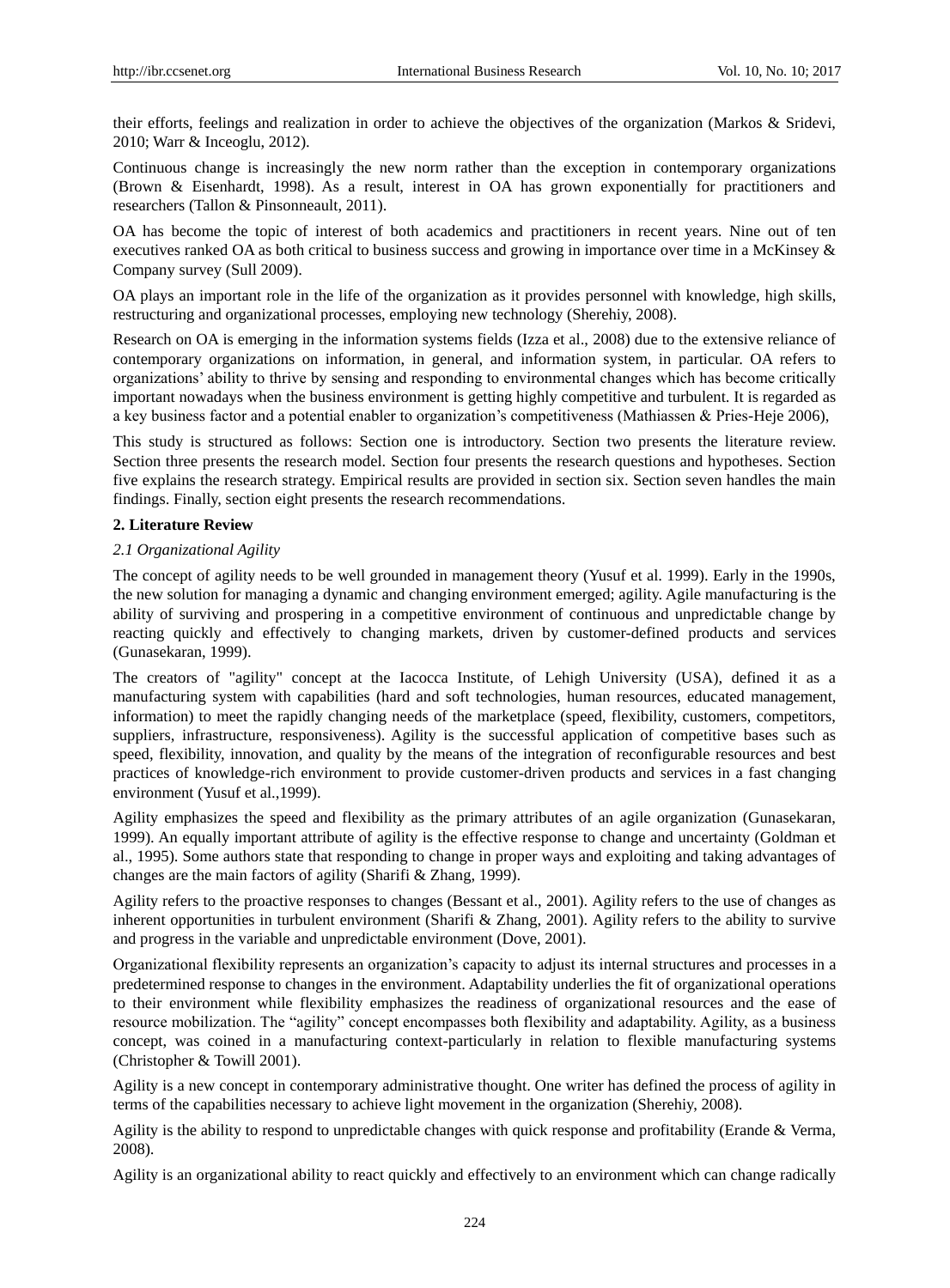(Janssen, 2010).

The concept of agility means rapid, agile, and active movement. Also, agility refers to the ability of rapid and easy movement and rapidly thinking with a thoughtful method. The root or origin of agility is derived from agile production and this is a concept that has been presented during later years. The agile production has been accepted as a successful strategy by producers that prepare them for a considerable performance (Mehrabi, et al., 2013).

According to the different definitions of the word agility, the concept of speed and quick response, and also the concepts of group work and common goal regarding the word organization, can be inferred. Agility can be defined as swiftness and quick response of a harmonious group to the changes made by the environment surrounding them in order to reach a goal (Yeganegi & Azar, 2012).

OA is the organization's ability to respond quickly and effectively to unexpected opportunities, in addition to providing, in advance, solutions that meet potential needs. (Nelson & Harvey, 1995)

OA is the ability to survive and grow in an unexpected competitive environment of constant change through rapid response to changing markets and through meeting the desires and needs of customers, whether of products or services (Gunasekaran, 1999).

OA is the successful application of the competition rules, such as speed, flexibility, innovation and quality, through the means of integration of resources and the restructuring of best practices in the environment of technical knowledge, through the provision of services or products that meet customers' preferences in light of a rapidly changing environment (Yusuf, et al., 1999).

OA is the organization's ability to work comfortably in a quickly and consistently changing and fragmented global market environment, through producing high quality and effective performance (Tsourveloudis & Valavanis, 2002).

OA enables the organization to carry out a series of specific tasks successfully, in addition to managing the opportunities and risks in the business activities effectively (Ardichvile et al, 2003).

OA makes organizations more responsive to market trends, and faster in terms of the delivery of products and services compared to non-agile ones. OA is composed of three basic dimensions of the sensor agility, decision-making, and agility practice and application (Sambamurthy, et al, 2003).

OA is not only "flexible" to cater for predictable changes but also able to respond and adapt to unpredictable changes quickly and efficiently (Oosterhout et al. 2006). OA can be viewed as the state of organizational performance in terms of flexibility and adaptability and is attainable through organization's activities. In particular, from the process-based perspective, OA is a set of processes that allow an organization to sense changes and respond efficiently and effectively in timely and cost-effective manner in the internal and external environments. Sensing refers to an organization's ability to detect, capture and interpret organizational opportunities (Seo & Paz 2008). Responding represents an organizational ability to mobilize and transform resources to react to the opportunities that it senses (Gattiker et al. 2005; Oosterhout et al. 2006). These two capabilities must be aligned to optimally obtain OA. OA is the organizational capacity to sensor response successfully to the opportunities and threats in the market in a timely manner (Overby et al., 2006).

OA is a proactive management strategy that aims at maintaining the organization's resources and achieving the desires of customers in a timely manner (Hitt et al, 2007). The concept of OA is derived from performance characteristics of an agile organization and is rooted in two related concepts- "organizational adaptability" and "organizational flexibility". Organizational adaptability focuses on how an organization's form, structure, and degree of formalization influence its ability to quickly adapt to its business environment (Sherehiy et al. 2007).

OA consists of several key elements. They are (1) speed and flexibility, (2) responding to changes in the surrounding environment, (3) high quality products, (4) products and services of accurate information, (5) interacting with social issues and the environment, (6) different technologies collecting, and (7) internal integration inside the institutions and among each other (Sherehiy, 2008).

OA is the process of arrangement, and abolition of business units, markets and industries to re-focus on differentiated core capabilities (Hill & Jones, 2009). OA is a package of ideas that aims at continuous improvement, flat organizational structures, work teams, stopping waste or loss, efficient use of resources, and managing the chain of preparation. Japanese companies have adopted the concept of OA in terms of reducing costs through the removal of waste (David, 2009).

OA is a construction of three basic elements. They are (1) sensing agility, (2) decision-making, and (3) acting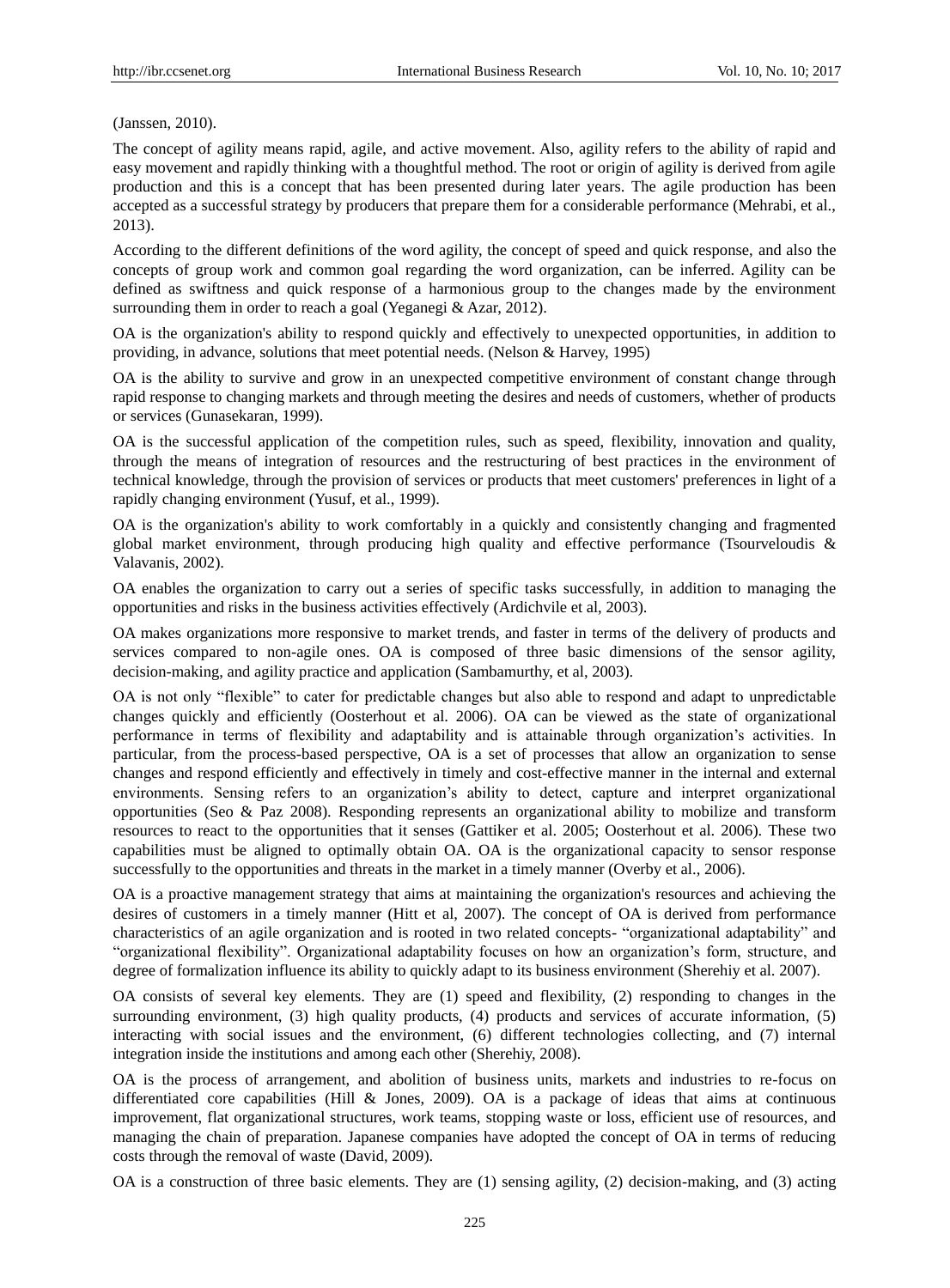using agility and its application (Pavlou & El Sawy, 2010). OA quickly meets customer requests, offers new products, and gets on strategic alliances or gets rid of them. This means that organizations are in an urgent need of strategic alliances in order to solve the problems of its customers, rather than provide products or one service. The fundamental reason behind the necessity of OA is searching for the core capabilities, on the one hand, and identifying the business environment and capturing opportunities, on the other hand (McCarthy et al, 2010).

OA is the manufacturing system for physical and non-physical technology, human resources, educated management and information in order to meet the rapidly changing needs of the market in a manner that achieves the desires and needs of the customers in time (Park, 2011).

In light of this, the researcher does identify OA as the organization's ability to achieve its objectives, through the development of its products increasing knowledge of its human resources, effecting the development of the organization and lightening its movement in a rapidly changing environment.

The dimensions of the OA are three main types. They are sensing agility, decision-making agility and acting agility (Park; 2011).

- **1. Sensing Agility:** Sensing agility is the organizational capacity to inspect and monitor events and changes in the surrounding environment (customer preferences changes, the movements of the new competitors, new technology) in a timely manner (Park, 2011). The task of sensing means the strategic monitoring of environmental events that could have an impact on organizational strategy, competitive work, and future performance, including several activities such as access to information related to the events which show environmental change, on the one hand, and getting rid of the trivial information, on the other hand, in light of predetermined foundations and rules (El-Sawy, 1985). This task is related to decision-making and its execution (Daft & Weick, 1984; Dutton & Duncan, 1987). It is interested in organizational adaptation to change in the surrounding environment (Smircich & Stubbart, 1985).
- **2. Decision-Making Agility**: The decision-making agility process is the ability to collect, accumulate, restructure and evaluate relevant information according to a variety of sources to explain the implications of the business without delay, and to identify opportunities and threats based on the interpretation of events, along with the development of action plans, which direct the reconfiguration of resources and the development of new competitive procedures (Park, 2011). The decision-making task consists of several interrelated activities, which explain many events and identify opportunities and threats in the surrounding environment. The task of decision-making focuses on collecting information from multiple and diverse sources in order to understand the implications of their work (Thomas et al, 1993). The task of decisionmaking seeks to capture the utmost opportunities and minimize the impact of threats on the life of the organization (Houghton, et al, 2004).
- **3. Acting Agility/Practicing:** The acting task consists of a set of activities for re-assembling organizational resources and modifying business processes on the basis of the principles of work resulting from the task of decision-making in order to address the change that occurs in the surrounding environment (Eisenhardt & Martin, 2000). Organizations can change the business processes by various procedures and resources, redesigning the organizational structure of the organization (Dutton & Duncan, 1987; Thomas et al, 1993). The three-dimensions of OA can be explained through the following table (Park, 2011).

| Table 1. The Dimension of Organizational Agility |  |  |  |  |
|--------------------------------------------------|--|--|--|--|
|                                                  |  |  |  |  |

| Dimensions of OA        | <b>Clarification of dimensions</b>                                                                                                                 |
|-------------------------|----------------------------------------------------------------------------------------------------------------------------------------------------|
| <b>Sensing Agility</b>  | Detecting and attracting important business at one time                                                                                            |
| Decision-Making Agility | Interpreting events, identifying opportunities and threats and taking the actual<br>plans in time                                                  |
| <b>Acting Agility</b>   | Reshaping organizational resources drastically and modifying business processes<br>and the provision of services or new products to market in time |

Source: Park, (2011). The Dynamics of Opportunity and threat Management in Turbulent Environments: The Role Information Technologies, PhD Dissertation.

#### *2.2 Job Engagement*

Job Engagement (JE) is the emotional link between the employee and the organization, in which he works (Joshi & Sodhi, 2011).

JE means that employees do what they are told and adapt their work according to job description and in light of the traditional work environment (Frese, 2008).

JE is the involvement and enthusiasm of the employee to the organization in terms of being ready to devote more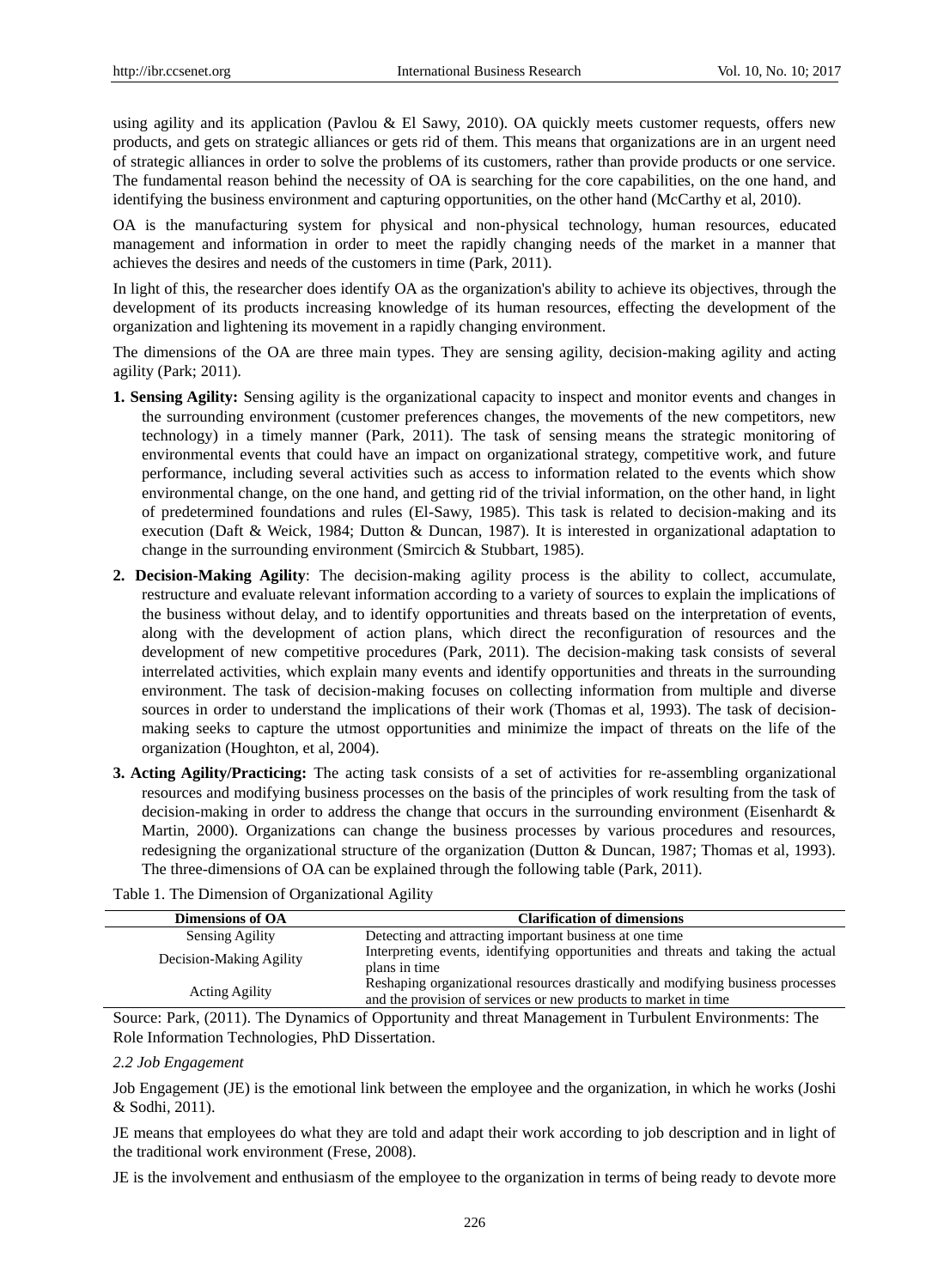effort and innovation, cooperation with the rest of his colleagues and adapting, effectively, to the changes in the surrounding environment under the contemporary organizational environment characterized by global pressures, intensive customers' demands, low supervision, growing technology, and increasing need for teamwork and communication (Griffin et al, 2008).

JE is the internal merging of the individual to work, or the psychological congruence and responding to work, something which will affect the individual self-achievement or his commitment to work (Kanungo, 1982).

JE means that the individual likes to do or interested in the work he is associated with, since individuals who love their jobs are working with more productivity and efficacy (Pollock, 1997).

JE represents the degree to which the individual merges with the job he exercises by sensing its importance, so that JE is associated with both the mental and emotional aspects (Riipinen, 1997).

JE means that the employee is aware of the nature of work in the organization, and working closely with co-workers in order to improve the functionality for the benefit of the organization (Bevan et al, 1997).

There are three basic elements of JE. They are (1) work as the primary interest of man's life, (2) active participation in labor, (3) performance as the basis of self-realization, and (4) performance association with self-conception (Rasmey et al, 1995).

JE is the commitment and communication of the employee to the job and the organization to which he works (Sweem, 2008).

There are three key aspects to encourage the employee engagement which are (1) workers' experience and their psychological and personal affairs, (2) employers and their ability to create the conditions that encourage employees' engagement and (3) interaction among employees at all the administrative levels of the organization (Tiwar, 2011).

In light of this, the research identifies JE as the positive feeling of the employee towards the organization to which he works in a way that contributes in a high degree in achieving their goals and values.

Rich (2010) maintains that there are three dimensions of JE. They can be explained as follows:

- **1. Cognitive Engagement:** Cognitive engagement means that individuals are fully engaged in exercising the tasks they are assigned with (Rothbard, 2001). Engaged individuals focus intensely on the task given to them within the organization (Rich, 2010).
- **2. Emotional Engagement:** Emotional engagement means the existence of a strong relationship between emotions, thoughts, and feelings of the individual and the organization, to which he works (Kahn; 1990). This increases feelings of enthusiasm and pride of the individual towards the organization (Rich, 2010).
- **3. Physical Engagement:** Physical engagement means directing man's physical energies towards the completion of a specific task in a way that contributes to achieving the organization's objectives efficiently and effectively (Rich, 2010).

## *2.3 Organizational Performance*

In English, the term "performance" is derived from "to perform" which means "doing work, achieving a mission or realizing a given activity. It is a reflection of the organization's ability and aptitude to realize its goals (Eccles, 1991).

OP is the ability of the organization to achieve its long-term goals (Robins & Wiersema, 1995). It is that which exceeds the normal average performance, besides being a part of a series of excellent performance (Privett, 1983).

OP is a determinant of its very existence. Systematic or abrupt decline in OP level may lead to organizational death or mortality (Baum & Singh, 1994), a situation that occurs when an organization fails, closes down its operations, and disbands its constituent elements (Carroll & Delacroix, 1982).

Despite the large corpus of research and studies on OP, no agreement on the concept of OP is found. In spite of this difference, most researchers express their OP through the success achieved by the organization in achieving its objectives. OP is a reflection of the organization's ability to achieve its goals, or in other words, the organization's ability to achieve long-term goals (Miller & Broamiley, 1990).

OP can be defined as a combination of resources, capabilities of the organization that are being used efficiently and effectively in order to achieve its objectives (Collis & Montgomrey, 1995). OP is the level of the outputs of the organization after conducting operations on its inputs. OP is the output of the activities that occur within the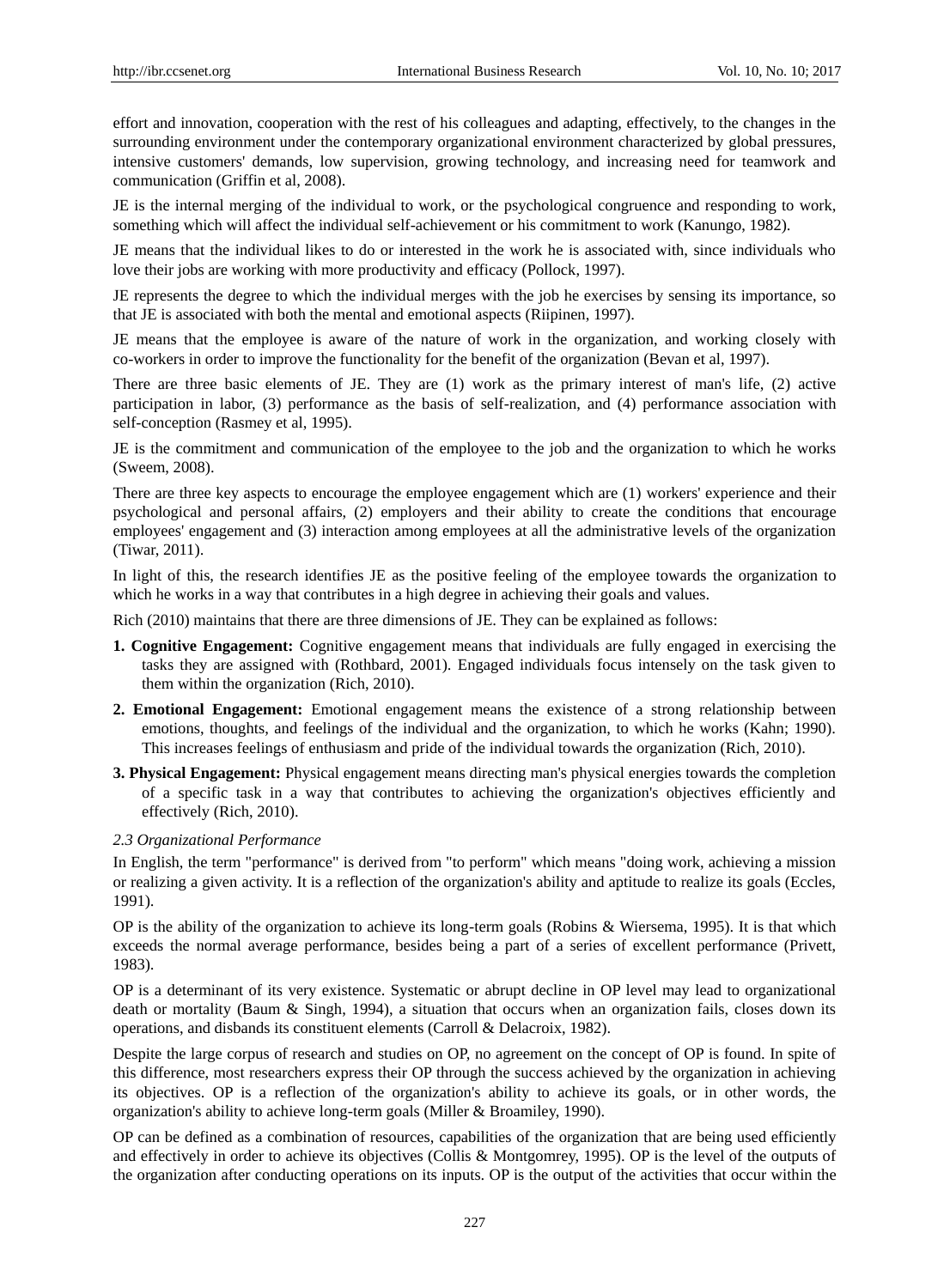organization (Wit & Meyer, 1998).

Hence, after a thorough review of the different concepts of OP, it can be argued that OP in its simplest form is the desired results which the organization seeks to achieve efficiently and effectively.

Darroch (2003) maintains that the dimensions of OP are in two basic dimensions of OP. They can be explained as follows:

- *1. Comparative Performance* refers to the understanding of the different categories of employees to the level of profitability of the organization where they work, the market share, and the level and speed of growth of the organization compared to organizations working in the same area.
- *2. Internal Performance* refers to the understanding of the different categories of employees to the level of the OP to which they belong in the short term and long-term, and also the possibility of achieving the OP targets set for the organization, both in the short term and long term.

## **3. Research Model**

The proposed comprehensive conceptual model is presented in Figure (1). The diagram below shows that there is one independent variable of OA. There is one dependent variable of OP. There is one mediating variable of JE (cognitive engagement, emotional engagement, and physical engagement). It shows the rational link among the three types of observed variables i.e. independent, dependent, and mediating variables.

From the above discussion, the research model is as shown in Figure (1) below.

The research framework suggests that JE plays a significant role in the relationship between OA and OP. OA as measured consisted of sensing agility, decision-making agility and acting agility (Jaworski & Kohli 1993). JE is measured in terms of cognitive engagement, emotional engagement, and physical engagement (Rich et al., 2010). OP is measured in terms of comparative performance and internal performance (Darroch, 2003; Pathirage, et al., 2007; and Chen & Mohamed, 2007).



Figure 1. Proposed Comprehensive Conceptual Model

## **4. Research Questions and Hypotheses**

The researcher found the research problem through two sources. The first source is to be found in previous studies, and it turns out that there is a lack in the number of literature reviews that dealt with the analysis of the relationship between OA, JE and OP at Teaching Hospitals in Egypt. This called for the researcher to test this relationship in the Egyptian environment. The second source is the pilot study, which was conducted in an interview with (30) employees in order to identify the relationship between OA, JE and OP. The researcher found, through the pilot study, several indicators; notably the important and vital role that could be played by OA in reinforcing JE at Teaching Hospitals in Egypt.

As a result of the discussions given above, the research questions of this study are as follows:

- Q1: What is the nature and extent of the relationship between OA (sensing agility, decision-making agility, and acting agility) and JE at Teaching Hospitals in Egypt?.
- Q2: What is the nature of the relationship between JE (cognitive engagement, emotional engagement, and physical engagement) and OP at Teaching Hospitals in Egypt?.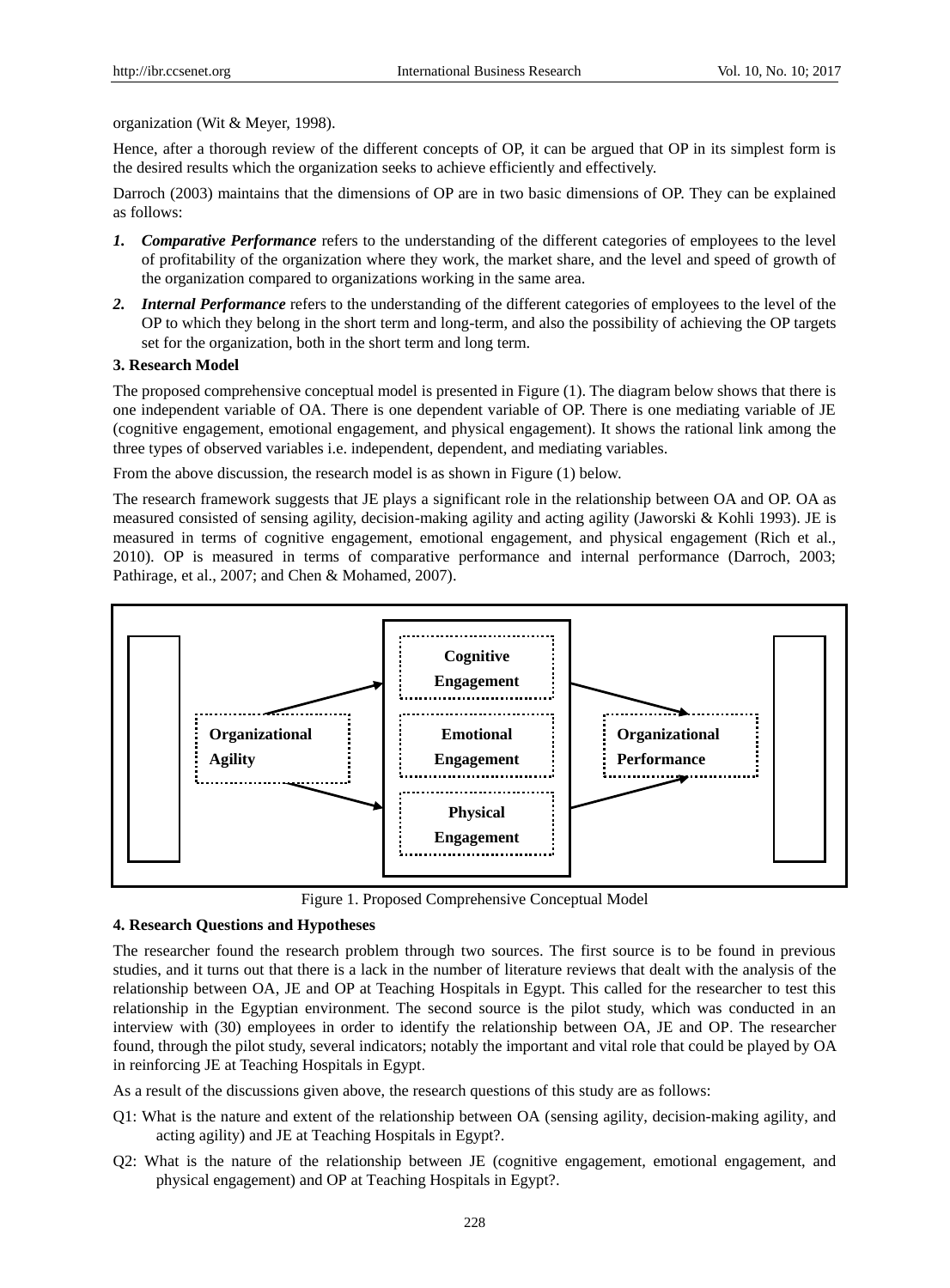Q3: What is the extent of the relationship between OA (sensing agility, decision-making agility, and acting agility) and OP at Teaching Hospitals in Egypt?

The following hypotheses were developed to test if there is significant correlation between OA, JE and OP.

- H1: OA (sensing agility, decision-making agility, and acting agility) of employees has no statistically significant effect on JE at Teaching Hospitals in Egypt.
- H2: There is no statistically significant relationship between JE (cognitive engagement, emotional engagement, and physical engagement) and OP at Teaching Hospitals in Egypt.
- H3: There is no statistically significant impact of OA (sensing agility, decision-making agility, and acting agility) of employees and OP at Teaching Hospitals in Egypt.

# **5. Research Strategy**

## *5.1 Population and Sample*

The population of the study included all employees at Teaching Hospitals in Egypt. This sector includes nine Hospitals. They are Ahmed Maher, El-Matrya, El-Galaa, El-Sahel, Benha, Shebin El-Kom, Damanhour, Sohag and Aswan. The researcher excludes Hospitals in Sohag and Aswan. This explains why the population of this study includes 5,135 employees. The random sampling was used for collecting the primary data as it was difficult to get all of the items of the research population, because of time limitations. The stratified random sample was used while selecting items from the different categories of employees. The following equation determines the sampling size (Daniel, 1999):

$$
n = \frac{N \times (Z)^2 \times P (1-P)}{d^2 (N-I) + (Z)^2 \times P (1-P)}
$$

Accordingly, the sample size has become 357 employees at Teaching Hospitals in Egypt.

Table 2. Distribution of the Sample Size on the Population

| <b>Job Category</b>  | Number | <b>Percentage</b> | Size of Sample                 |
|----------------------|--------|-------------------|--------------------------------|
| Physicians           | 1926   | 37.50%            | $357 \text{ X } 37.50\% = 134$ |
| <b>Nurses</b>        | 2714   | 52.86%            | $357 \text{ X } 52.86\% = 189$ |
| Administrative Staff | 495    | 9.64%             | $357 \text{ X } 9.64\% = 34$   |
| Total                | 5135   | 100%              | 357 X 100\%<br>$= 357$         |

Source: Personnel Department at Teaching Hospitals in Egypt, 2013

Proportionality with the number of employees in the research population is proved in Table (1). By using the lists of employees at the Staff Affairs Department, Teaching Hospitals in Egypt random choice of categories was attained. Table (2) illustrates the features of sample units.

Table 3. Characteristics of Items of the Sample

|                                | <b>Variables</b>            | <b>Number</b> | <b>Percentage</b> |
|--------------------------------|-----------------------------|---------------|-------------------|
|                                | Physicians                  | 125           | 40.3%             |
| 1- Job Title                   | <b>Nurses</b>               | 165           | 53.2%             |
|                                | <b>Administrative Staff</b> | 20            | 6.5%              |
|                                | <b>Total</b>                | 310           | 100%              |
|                                | Male                        | 117           | 37.7%             |
| $2 - Sex$                      | Female                      | 193           | 62.5%             |
|                                | <b>Total</b>                | 310           | 100%              |
|                                | Single                      | 85            | 27.4%             |
| <b>3- Marital Status</b>       | Married                     | 225           | 72.6%             |
|                                | <b>Total</b>                | 310           | 100%              |
|                                | Under 30                    | 125           | 40.3%             |
|                                | From 30 to 45               | 128           | 41.3%             |
| $4 - Age$                      | Above 45                    | 57            | 18.4%             |
|                                | <b>Total</b>                | 310           | 100%              |
|                                | Secondary school            | 105           | 33.9%             |
| <b>5- Educational Level</b>    | University                  | 154           | 49.7%             |
|                                | Post Graduate               | 51            | 16.5%             |
|                                | <b>Total</b>                | 310           | 100%              |
|                                | Less than 5 years           | 99            | 31.9%             |
|                                | From 5 to 10                | 79            | 25.5%             |
| <b>6- Period of Experience</b> | More than 10                | 132           | 42.6%             |
|                                | <b>Total</b>                | 310           | 100%              |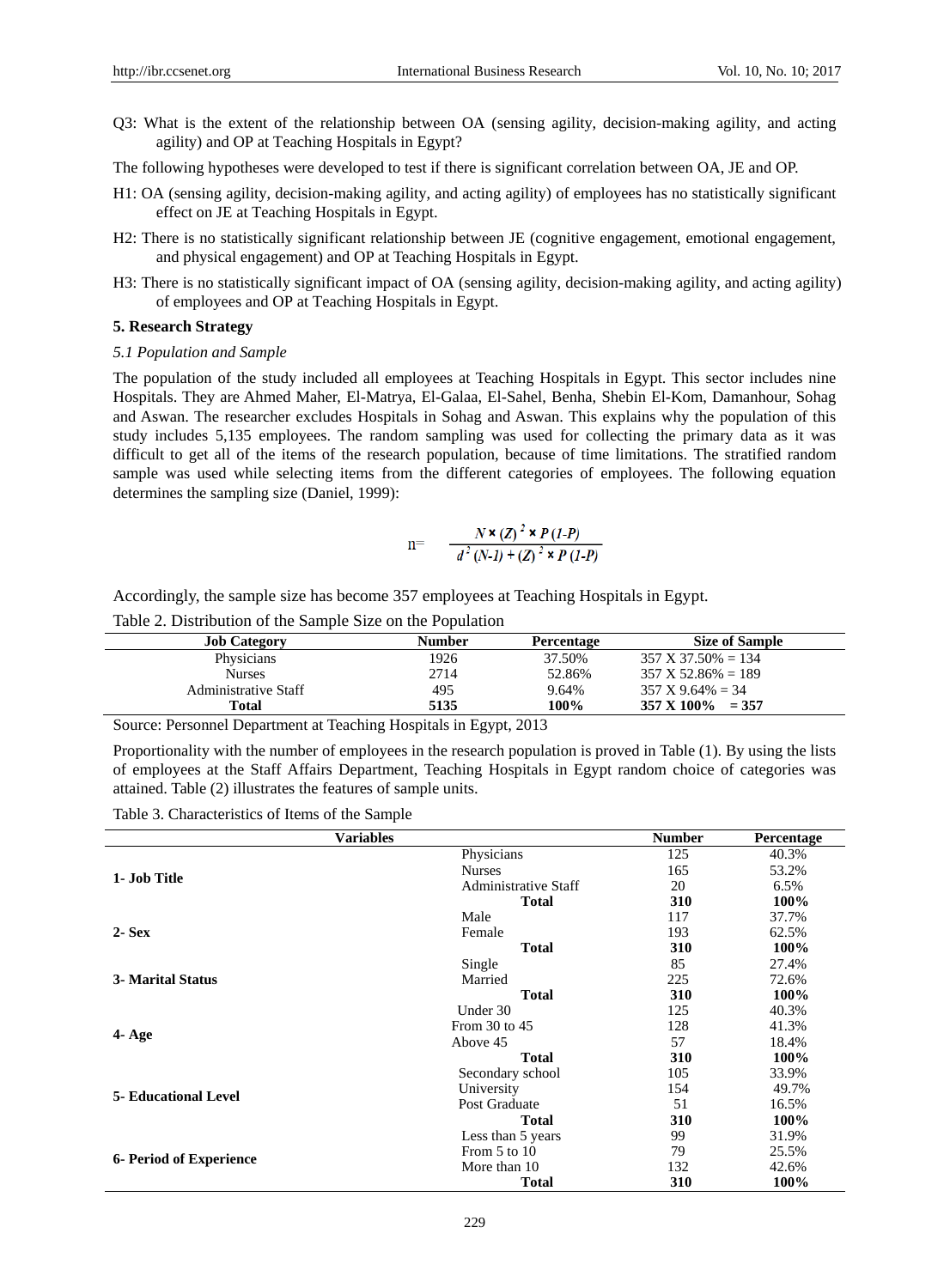# *5.2 Procedure*

The goal of this study was to identify the significant role of JE in the relationship between OA and OP. A survey research method was used to collect data in this study. The questionnaire included four questions, relating to OA, JE, OP and biographical information of employees at Teaching Hospitals in Egypt. Data collection took approximately two months. About 357 survey questionnaires were distributed by employing diverse modes of communication, such as in person and post. Multiple follow-ups yielded 310 statistically usable questionnaires. Survey responses were 86%.

## *5.3 Research Variables and Methods of Measuring*

The 15-item scale OA section is based on Jaworski & Kohli 1993. There were three items measuring sensing agility, five items measuring decision-making agility, and seven items measuring acting agility.

The 18-item scale JE section is based on Rich et al., 2010. There were six items measuring cognitive engagement, six items measuring emotional engagement, and six items measuring physical engagement. The survey form has been used as a key tool to collect data to measure JE at Teaching Hospitals in Egypt.

The 7- item scale of OP section is based on Darroch, 2003; Pathirage, et al., 2007; Chen & Mohamed, 2007; and Lurdvall & Nielsen, 2007. There were three items measuring comparative performance, and four items measuring internal performance.

Responses to all items scales were anchored on a five (5) point Likert scale for each statement ranging from (5) "full agreement," (4) for "agree," (3) for "neutral," (2) for "disagree," and (1) for "full disagreement."

# *5.4 Methods* of *Data Analysis* and *Testing Hypotheses*

The researcher has employed the following methods: (1) The Alpha Correlation Coefficient (ACC), (2) Multiple Regression Analysis (MRA), and (3) the statistical testing of hypotheses which includes F- test and T-test. They are found in SPSS.

# **6. Hypotheses Testing**

Before testing the hypotheses and research questions, descriptive statistics were performed to find out means and standard deviations of OA, JE and OP.

| Variables | <b>The Dimension</b>        | <b>Mean</b> | <b>Standard Deviation</b> |
|-----------|-----------------------------|-------------|---------------------------|
|           | Sensing Agility             | 3.8796      | 0.81683                   |
| <b>OA</b> | Decision-Making Agility     | 3.8394      | 0.71262                   |
|           | <b>Acting Agility</b>       | 3.7923      | 0.72652                   |
|           | <b>Total Measurement</b>    | 3.8114      | 0.72086                   |
|           | Cognitive Engagement        | 3.7167      | 0.90977                   |
| JE        | <b>Emotional Engagement</b> | 3.5887      | 0.83990                   |
|           | <b>Physical Engagement</b>  | 3.8177      | 0.74175                   |
|           | <b>Total Measurement</b>    | 3.7077      | 0.77602                   |
|           | Comparative Performance     | 3.7237      | 0.98166                   |
| <b>OP</b> | Internal Performance        | 3.7016      | 0.80632                   |
|           | <b>Total Measurement</b>    | 3.7111      | 0.86064                   |

Table 4. The mean and standard deviations of OA, JE and OP

According to Table (4), the first issue examined was the different facets of OA (sensing agility, decision-making agility and acting agility). According to Table (4), among the various facets of OA, most of the respondents identified the presence of sensing agility (*M*=3.87, *SD*=0.816), decision-making agility (*M*=3.83, *SD*=0.712), and acting agility (*M*=3.79, *SD*=0.726).

The second issue examined was the different facets of JE (cognitive engagement, emotional engagement, and physical engagement). Most of the respondents identified the presence of a cognitive engagement (*M*=3.71, *SD*=0.909). This was followed by emotional engagement (*M*=3.58, *SD*=0.839), and physical engagement (*M*=3.82, *SD*=0.741).

The third issue examined was the different facets of OP (comparative performance and internal performance). According to Table (4), among the various facets of OP, most of the respondents identified the presence of comparative performance *(M=3.72, SD=0.981)*, and internal performance *(M=3.70, SD=0.806)*.

## *6.1 Evaluating Reliability*

Data analysis was conducted. All scales were first subjected to reliability analysis. ACC was used to assess the reliability of the scales. Item analysis indicated that dropping any item from the scales would not significantly raise the alphas.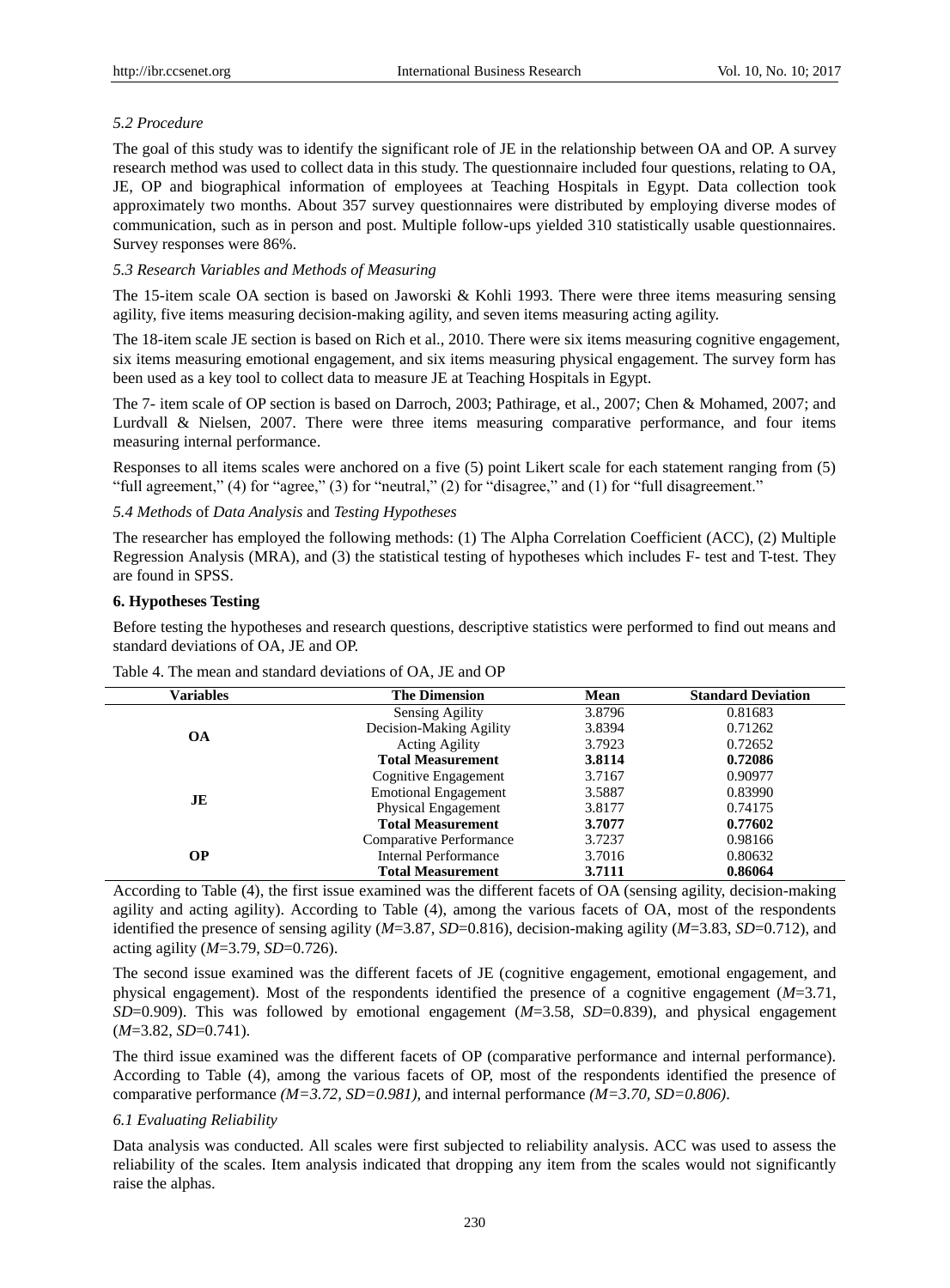| Variables | <b>The Dimension</b>        | <b>Number of Statement</b> | ACC    |
|-----------|-----------------------------|----------------------------|--------|
|           | Sensing Agility             |                            | 0.7157 |
| <b>OA</b> | Decision-Making Agility     |                            | 0.7487 |
|           | <b>Acting Agility</b>       |                            | 0.8351 |
|           | <b>Total Measurement</b>    | 15                         | 0.9303 |
|           | Cognitive Engagement        | 6                          | 0.9391 |
|           | <b>Emotional Engagement</b> | 6                          | 0.8901 |
| JE        | <b>Physical Engagement</b>  | 6                          | 0.7632 |
|           | <b>Total Measurement</b>    | 18                         | 0.9490 |
|           | Comparative Performance     | 3                          | 0.8809 |
| <b>OP</b> | Internal Performance        |                            | 0.8259 |
|           | <b>Total Measurement</b>    |                            | 0.9243 |

#### Table 5. Reliability of OA, JE and OP

To assess the reliability of the data, Cronbach's alpha test was conducted. Table (5) shows the reliability results for OA, JE and OP. All items had alphas above 0.70 and were therefore excellent, according to Langdridge's (2004) criteria.

Table (5) presents the reliability of OA. The reliabilities of sensing agility, decision-making agility and acting agility are generally higher. The 15 items of OA are reliable because the ACC is 0.9393. Sensing agility, which consists of 3 items, is reliable because the ACC is 0.7157. Decision-making agility, which consists of 5 items, is reliable because the ACC is 0.7487. Acting agility, which consists of 7 items, is reliable because the ACC is 0.8351. Thus, the internal consistency of OA can be acceptable.

According to Table (5), the 18 items of JE are reliable because the ACC is 0.9490. The cognitive engagement, which consists of 6 items, is reliable because the ACC is 0.9391. The 6 items related to emotional engagement are reliable because ACC is 0.8901 while the last six-item variable (physical engagement) is reliable because the ACC is 0.7632. Thus, the reliability of JE can be acceptable.

Table (5) presents the reliability of OP. The 7 items of OP are reliable because the ACC is 0.9243. The comparative performance, which consists of 3 items, is reliable because the ACC is 0.8809. Furthermore, internal performance, that consists of 4 items, is reliable because the ACC is 0.8259. Thus, the reliability of OP can be acceptable.

Accordingly, three scales were defined, OA (15 variables), where ACC represented about 0.9303, JE (18 variables), where ACC represented about 0.9490, and OP (7 variables), where ACC represented 0.9243.

*6.2 The Correlation among the Research Variables*

Table 6. Means, Standard Deviations and Intercorrelations among Variables

| <b>Variables</b>                            | Mean   | <b>Std. Deviation</b> | OА                    | JE         | ОP    |
|---------------------------------------------|--------|-----------------------|-----------------------|------------|-------|
| Organizational<br><b>Agility</b>            | 3.8114 | 0.72086               | 1.000                 |            |       |
| Job<br><b>Engagement</b>                    | 3.7077 | 0.77602               | $0.538**$             | 1.000      |       |
| <b>Organizational</b><br><b>Performance</b> | 3.7111 | 0.86064               | $0.466$ <sup>**</sup> | $0.951$ ** | 1.000 |

Table (6) shows correlation coefficients between the research variables, and results indicate the presence of significant correlation between variables (OA, JE, and OP). The level of OA of employees is high (Mean=3.81; SD=0.720), while JE is high (Mean=3.70; SD=0.776) which led to higher OP (Mean=3.71; SD=0.860). Table (5) reveals the correlation between OA and JE (R=0.538; P  $\leq$ 0.01), which means that the high level of OA leads to higher JE. The table shows the correlation between JE and OP ( $R = 0.951$ ; P  $\leq 0.01$ ) and this shows that the high level of JE contributes to mitigation of feelings of OP. Finally, Table (5) refers to the correlation between OA and OP ( $R = 0.466$ ;  $P \le 0.01$ ) implying that the high level of OA increases OP.

*6.3 Organizational Agility and Job Engagement*

The relationship between OA and JE is determined. The first hypothesis to be tested is:

*H1: There is no relationship between OA (Sensing Agility, Decision-Making Agility, and Acting Agility) and JE at Teaching Hospitals in Egypt.*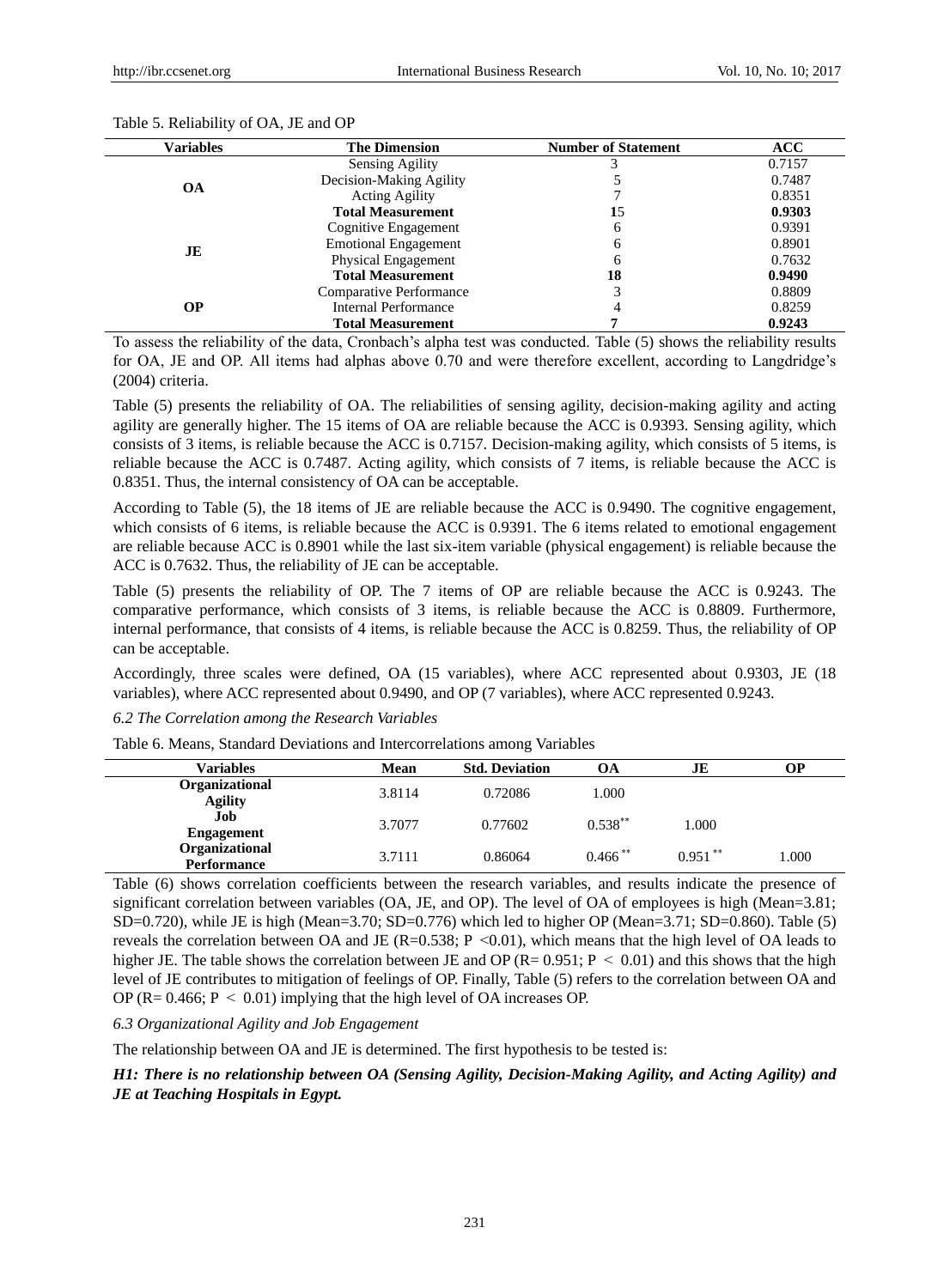## Table 7. Correlation between OA and JE

| <b>Hypothesis</b>        |                                                           | <b>Independent Variables</b> | <b>Dependent Variable</b> | <b>Pearson Correlation</b> | Sign  |  |
|--------------------------|-----------------------------------------------------------|------------------------------|---------------------------|----------------------------|-------|--|
| Hl                       |                                                           | <b>Sensing Agility</b>       |                           | $0.529**$                  | 0.000 |  |
|                          | OA                                                        | Decision-Making<br>Agility   | JE                        | $0.562**$                  | 0.000 |  |
|                          |                                                           | <b>Acting Agility</b>        |                           | $0.517**$                  | 0.000 |  |
| <b>Total Measurement</b> |                                                           |                              |                           | $0.538**$                  | 0.000 |  |
|                          | <b>Note:</b> ** Correlation is significant at 0.01 level. |                              |                           |                            |       |  |

Based on the Table (7), correlation between OA (sensing agility) and JE is 0.529. For OA (decision-making agility) and JE, the value is 0.562 whereas OA (acting agility) and JE shows correlation value of 0.517. The overall correlation between OA and JE is 0.538.

6.3.1 The Relationship between OA (Sensing Agility) and JE

Table 8. MRA Results for OA (Sensing Agility) and JE

| The Variables of<br><b>OA</b> (Sensing Agility)                                                                     | <b>Beta</b> | R         | $\mathbf{R}^2$ |
|---------------------------------------------------------------------------------------------------------------------|-------------|-----------|----------------|
| 1. The organization has been slow in terms of detecting changes that occur<br>in customer preferences for products. | 4.686**     | $0.437**$ | 0.191          |
| 2. The organization has been slow in terms of detecting changes that occur<br>in the movements of competitors.      | 7.660       | $0.502**$ | 0.252          |
| 3. The organization has been slow to detect changes in technology.                                                  | 0.215       | $0.336**$ | 0.113          |
| <b>MCC</b><br>٠                                                                                                     |             | 0.572     |                |
| DC                                                                                                                  |             | 0.327     |                |
| Calculated F                                                                                                        |             | 49.559    |                |
| Degree of Freedom                                                                                                   |             | 3,306     |                |
| Indexed F<br>٠                                                                                                      |             | 3.78      |                |
| Level of Significance                                                                                               |             | 0.000     |                |
| ** $P < .01$<br>$* P < .05$                                                                                         |             |           |                |

As Table (8) proves, the MRA resulted in the R of 0.572 demonstrating that the 3 independent variables of OA (sensing agility) construe JE significantly. Furthermore, the value of R square, 3 independent variables of OA (sensing agility) can explain 32.7% of the total factors in JE level. Hence, 67.3% are explained by the other factors. Therefore, there is enough empirical evidence to reject the null hypothesis.

6.3.2 The Relationship between OA (Decision-Making Agility) and JE

Table 9. MRA Results for OA (Decision-Making Agility) and JE

|    | The Variables of<br><b>OA</b> (Decision-Making Agility)                                                                      | <b>Beta</b> | R         | $\mathbb{R}^2$ |
|----|------------------------------------------------------------------------------------------------------------------------------|-------------|-----------|----------------|
| 1. | The organization analyzes important events concerning customers,<br>competitors, and technology without any delay.           | $4.327**$   | $0.324**$ | 0.105          |
| 2. | The organization detects the opportunities and threats to changes in<br>customers, competitors, and technology in time.      | 0.076       | $0.400**$ | 0.160          |
| 3. | The organization carries out a specific action plan in order to meet<br>customer needs without any delay.                    | $4.543**$   | $0.437**$ | 0.191          |
| 4. | The organization implements a plan of action in order to respond to the<br>strategic movements of competitors without delay. | $6.279**$   | $0.502**$ | 0.252          |
| 5. | The organization is implementing an action plan on how to use the new<br>technology without delay.                           | 0.047       | $0.336**$ | 0.113          |
|    | <b>MCC</b>                                                                                                                   |             | 0.605     |                |
|    | DC                                                                                                                           |             | 0.365     |                |
|    | Calculated F                                                                                                                 |             | 35.107    |                |
|    | Degree of Freedom                                                                                                            |             | 5, 304    |                |
|    | Indexed F                                                                                                                    |             | 3.01      |                |
|    | Level of Significance                                                                                                        |             | 0.000     |                |
|    | ** $P < .01$                                                                                                                 |             |           |                |

As Table (9) proves, the MRA resulted in the R of 0.605. This means that JE has been significantly explained by the 5 independent variables of OA (decision-making agility). As a result of the value of  $\mathbb{R}^2$ , the five independent variables of OA (decision-making agility) justified only 36.5% of the total factors in JE level. Hence, 63.5% are explained by the other factors. Therefore, there is enough empirical evidence to reject the null hypothesis.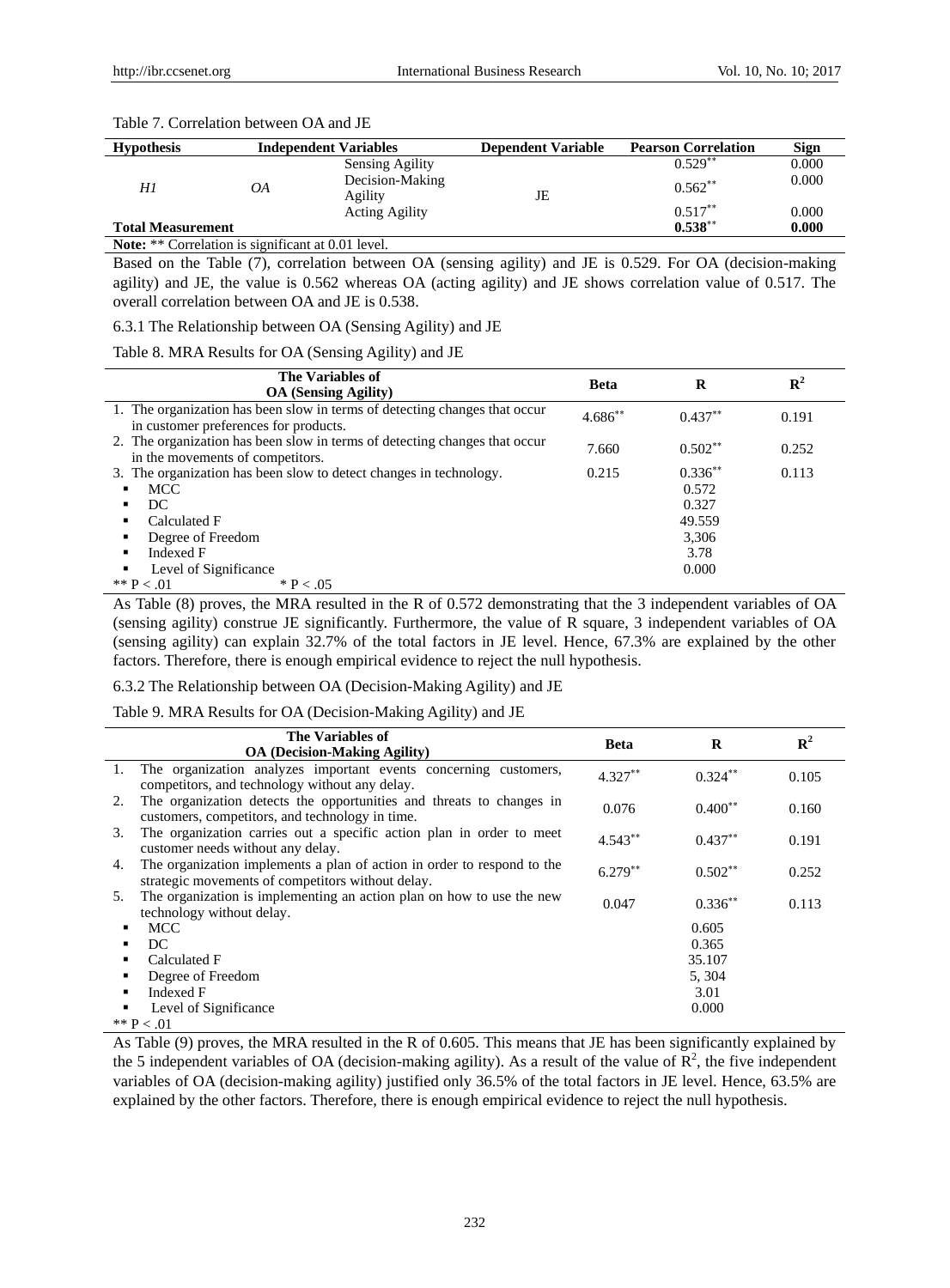## 6.3.3 The Relationship between OA (Acting Agility) and JE

## Table 10. MRA Results for OA (Acting Agility) and JE

| The Variables of<br><b>OA</b> (Acting Agility)                                  | <b>Beta</b> | R          | $\mathbb{R}^2$ |
|---------------------------------------------------------------------------------|-------------|------------|----------------|
| 1. The organization can reconfigure its resources in the proper time.           | 5.907**     | $0.496**$  | 0.246          |
| 2. The organization can re-adjust operations carried out in a timely manner.    | $2.201*$    | $0.383**$  | 0.147          |
| 3. The organization can use new technology in the proper time.                  | 0.765       | $0.397**$  | 0.157          |
| 4. The organization can change strategic things in the proper time.             | 0.519       | $0.279**$  | 0.078          |
| 5. The organization can solve customers' needs and complaints without<br>delay. | $4.846**$   | $0.345***$ | 0.119          |
| <b>MCC</b>                                                                      |             | 0.574      |                |
| DC.                                                                             |             | 0.329      |                |
| Calculated F                                                                    |             | 29.821     |                |
| Degree of Freedom                                                               |             | 5,304      |                |
| Indexed F                                                                       |             | 3.01       |                |
| Level of Significance                                                           |             | 0.000      |                |
| $*$ $*$ D $*$ 01                                                                |             |            |                |

\*\*  $P < .01$ 

As Table (10) proves, the MRA resulted in the R of 0.574 demonstrating that the 5 independent variables of OA (acting agility) construe JE significantly.

Furthermore, the value of R square, 5 independent variables of OA (acting agility) can explain only 32.9% of the total factors in JE level. Hence, 67.1% are explained by the other factors. Therefore, there is enough empirical evidence to reject the null hypothesis.

*6.4 Job Engagement and Organizational Performance*

The relationship between JE and OP is determined. The second hypothesis to be tested is:

## *H2: There is no relationship between JE (Cognitive Engagement, Emotional Engagement, and Physical Engagement) and OP at Teaching Hospitals in Egypt.*

Table 1. Correlation between JE and OP

| <b>Hypothesis</b>                                   |                                          | <b>Independent Variables</b> | <b>Dependent Variable</b> | <b>Pearson Correlation</b> | Sign  |
|-----------------------------------------------------|------------------------------------------|------------------------------|---------------------------|----------------------------|-------|
|                                                     |                                          | Cognitive                    | ΟP                        | $0.935***$                 | 0.000 |
| Η2                                                  | JE                                       | Engagement<br>Emotional      |                           | $0.928**$                  | 0.000 |
|                                                     | Engagement<br><b>Physical Engagement</b> |                              | $0.788**$                 | 0.000                      |       |
| <b>Total Measurement</b>                            |                                          |                              |                           | $0.951***$                 | 0.000 |
| Note: $**$ Correlation is significant at 0.01 lavel |                                          |                              |                           |                            |       |

**Correlation is significant at 0.01 level.** 

Based on the Table (11), correlation between JE (cognitive engagement) and OP is 0.935. For JE (emotional engagement) and OP, the value is 0.928 whereas JE (physical engagement) and OP shows correlation value of 0.788. The overall correlation between JE and OP is 0.951.

6.4.1 The Relationship between JE (Cognitive Engagement) and OP

Table 12. MRA Results for JE (Cognitive Engagement) and OP

| The Variables of                                             | <b>Beta</b> | R          | $\mathbf{R}^2$ |  |
|--------------------------------------------------------------|-------------|------------|----------------|--|
| <b>JE</b> (Cognitive Engagement)                             |             |            |                |  |
| At work, my mind focused on my job.<br>1.                    | $0.203***$  | $0.824***$ | 0.678          |  |
| At work, I give a lot of attention to my job.                | 0.039       | $0.857**$  | 0.734          |  |
| At work, I focus a great deal of attention on the job.<br>3. | $0.303**$   | $0.882**$  | 0.777          |  |
| At work, I am engaged in my job.<br>4.                       | 0.071       | $0.816**$  | 0.665          |  |
| At work, I focus on my job.                                  | 0.004       | $0.702**$  | 0.492          |  |
| At work, I devote a lot of attention to my job.<br>6.        | $0.437**$   | $0.857**$  | 0.743          |  |
| MCC<br>٠                                                     | 0.950       |            |                |  |
| DC                                                           | 0.903       |            |                |  |
| Calculated F                                                 |             | 469.459    |                |  |
| Degree of Freedom                                            |             | 6,303      |                |  |
| Indexed F                                                    |             | 2.80       |                |  |
| Level of Significance                                        |             | 0.000      |                |  |
| ** $P < .01$<br>$* P < .05$                                  |             |            |                |  |

As Table (12) proves, the MRA resulted in the R of 0.950. This means that OP has been significantly explained by the 6 independent variables of JE (cognitive engagement).

As a result of the value of  $R^2$  the six independent variables of JE (cognitive engagement) justified 90.3% of the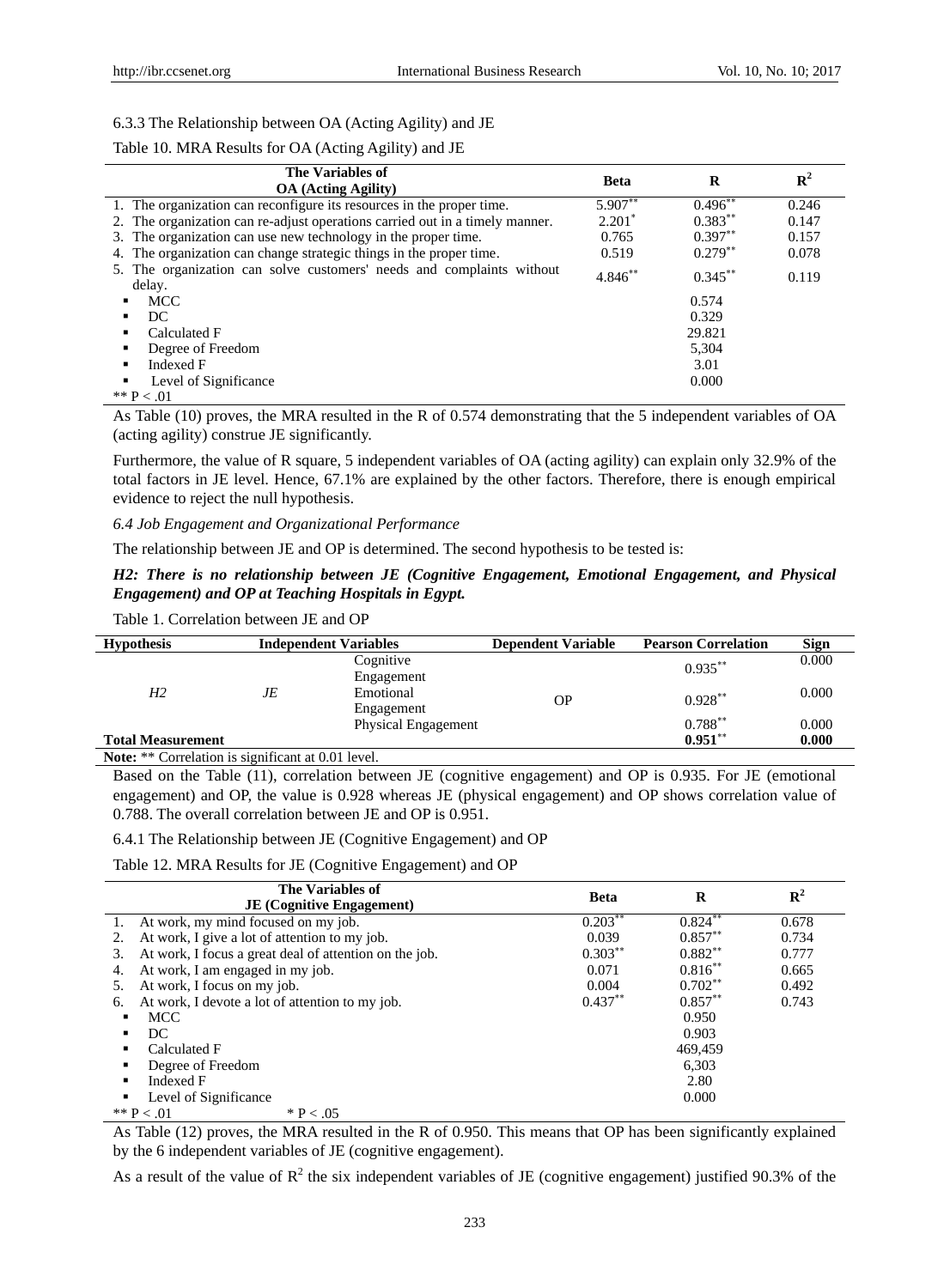total factors in OP level. Hence, 9.7% are explained by the other factors. Therefore, there is enough empirical evidence to reject the null hypothesis.

6.4.2 The Relationship between JE (Emotional Engagement) and OP

Table 13. MRA Results for JE (Emotional Engagement) and OP

|                       | The Variables of<br><b>JE</b> (Emotional Engagement) | <b>Beta</b> | R          | $\mathbf{R}^2$ |  |
|-----------------------|------------------------------------------------------|-------------|------------|----------------|--|
|                       | I am excited for my job.                             | $0.032*$    | $0.460**$  | 0.211          |  |
|                       | I feel vividly in my job.                            | $0.470**$   | $0.917***$ | 0.840          |  |
| 3.                    | I am interested in my job.                           | $0.169**$   | $0.795***$ | 0.632          |  |
| 4.                    | I am proud of my job.                                | $0.080**$   | $0.869**$  | 0.735          |  |
| 5.                    | I have positive feelings about my job.               | 0.019       | $0.642**$  | 0.412          |  |
| 6.                    | I feel thrilled in my job.                           | $0.395***$  | $0.859**$  | 0.737          |  |
| ٠                     | MCC                                                  |             | 0.973      |                |  |
|                       | DC                                                   |             | 0.947      |                |  |
| Calculated F          |                                                      | 905,002     |            |                |  |
| Degree of Freedom     |                                                      | 6,303       |            |                |  |
| Indexed F<br>٠        |                                                      | 2.80        |            |                |  |
| Level of Significance |                                                      |             | 0.000      |                |  |
|                       | ** $P < .01$                                         |             |            |                |  |

Table (13) proves that there is a relationship between JE (emotional engagement) and OP in significance level of 0,000.

Moreover, the value of  $\mathbb{R}^2$ , the 6 independent variables of JE (emotional engagement) can explain 94.7% of the total differentiation in OP level.

For the results of a structural analysis of the MRA, the direct effect of JE (emotional engagement) and OP is obtained.

Because MCC is 0.973, it is concluded that there is enough empirical evidence to reject the null hypothesis.

6.4.3 The Relationship between JE (Physical Engagement) and OP

Table 14. MRA Results for JE (Physical Engagement) and OP

| The Variables of<br><b>JE</b> (Physical Engagement)                  | <b>Beta</b> | R         | $\mathbf{R}^2$ |
|----------------------------------------------------------------------|-------------|-----------|----------------|
| 1. I work force and intensity in my job.                             | $0.034***$  | $0.909**$ | 0.826          |
| 2. I do my best to my job.                                           | $0.253***$  | $0.790**$ | 0.624          |
| 3. I am trying so hard to the best of ability to accomplish the job. | 0.027       | $0.249**$ | 0.062          |
| 4. I do a lot of energy in my job.                                   | $0.284***$  | $0.536**$ | 0.287          |
| <b>MCC</b>                                                           |             | 0.967     |                |
| DC                                                                   |             | 0.935     |                |
| Calculated F                                                         |             | 1105,402  |                |
| Degree of Freedom                                                    |             | 4, 305    |                |
| Indexed F                                                            |             | 3.32      |                |
| Level of Significance                                                |             | 0.000     |                |
| ** $P < .01$                                                         |             |           |                |

As Table (14) proves, the MRA resulted in the R of 0.967. This means that OP has been significantly explained by the 6 independent variables of JE (physical engagement). Furthermore, the  $R^2$  of 0.935 indicates that the percentage of the variable interprets the whole model, that is, 93.5%. It is evident that the four independent variables of JE (physical engagement) justified 93.7% of the total factors of OP. Hence, 6.3% are explained by the other factors. Therefore, there is enough empirical evidence to reject the null hypothesis.

*6.5 Organizational Agility and Organizational Performance*

The relationship between OA and OP is determined. The third hypothesis to be tested is:

# *H3: There is no relationship between OA (Sensing Agility, Decision-Making Agility, and Acting Agility) and OP at Teaching Hospitals in Egypt.*

Table 15. Correlation between OA and OP

| <b>Hypothesis</b>                                         |    | <b>Independent Variables</b> | <b>Dependent Variable</b> | <b>Pearson Correlation</b> | <b>Sign</b>    |
|-----------------------------------------------------------|----|------------------------------|---------------------------|----------------------------|----------------|
|                                                           | OA | <b>Sensing Agility</b>       | OΡ                        | $0.479**$                  | 0.000<br>0.000 |
| H3                                                        |    | Decision-Making<br>Agility   |                           | $0.492**$                  |                |
|                                                           |    | <b>Acting Agility</b>        |                           | $0.439**$                  | 0.000          |
| <b>Total Measurement</b>                                  |    |                              |                           | $0.466$ **                 | 0.000          |
| <b>Note:</b> ** Correlation is significant at 0.01 level. |    |                              |                           |                            |                |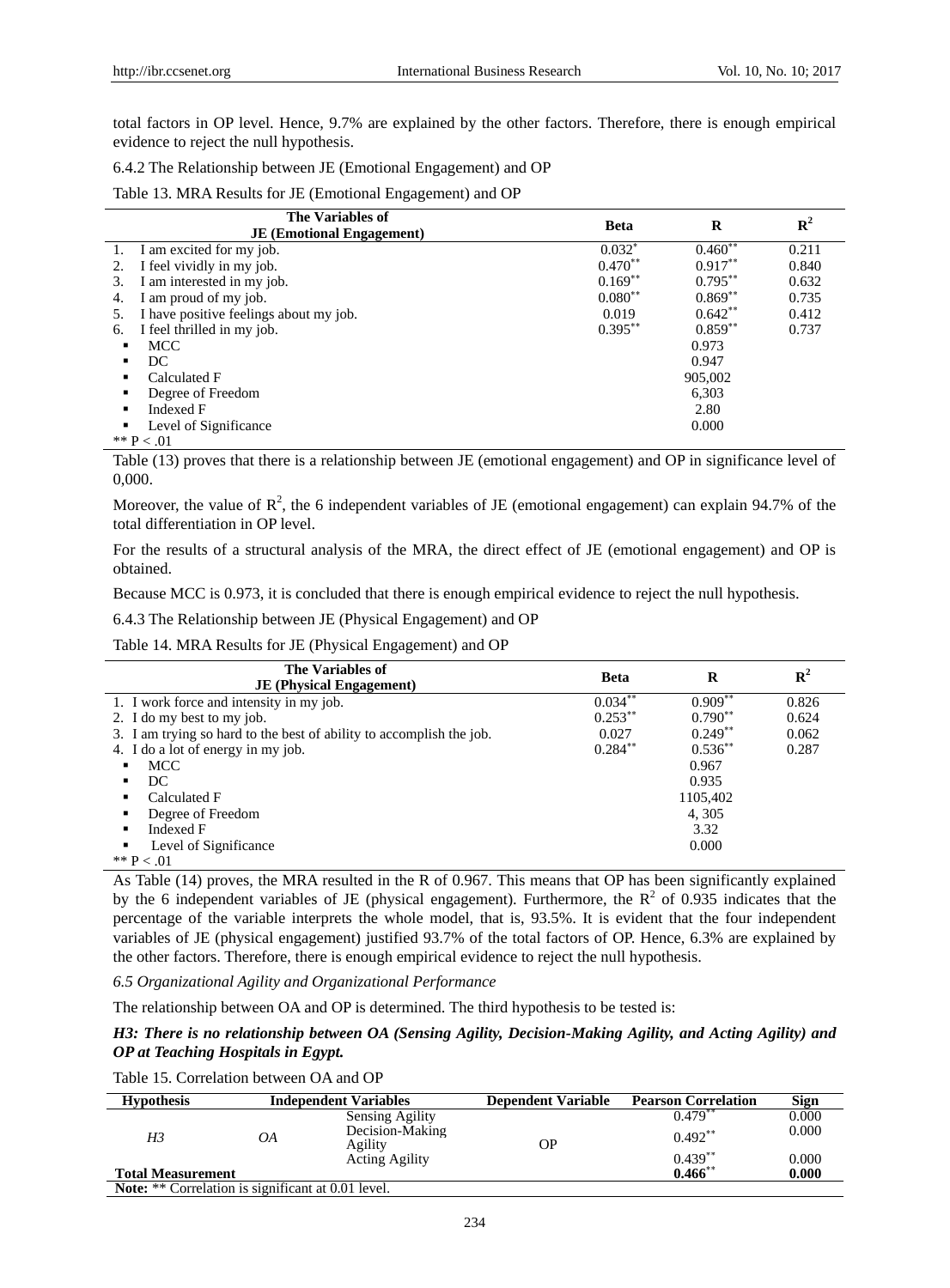Based on Table (15), correlation between OA (sensing agility) and OP is 0.479. For OA (decision-making agility) and OP, the value is 0.492 whereas OA (acting agility) and OP shows correlation value of 0.439. The overall correlation between OA and OP is 0.466.

6.5.1 The Relationship between OA (Sensing Agility) and OP

Table (16) proves that there is a relationship between OA (sensing agility) and OP. As a result of the value of  $\mathbb{R}^2$ , the 3 independent variables of OA (sensing agility) can explain 28.7% of the total differentiation in OP level.

Table 16. MRA Results for OA (Sensing Agility) and OP

| The Variables of<br><b>OA</b> (Sensing Agility)                                                                  | <b>Beta</b> | R          | $\mathbf{R}^2$ |
|------------------------------------------------------------------------------------------------------------------|-------------|------------|----------------|
| The organization has been slow in terms of detecting changes that<br>occur in customer preferences for products. | $0.324**$   | $0.420**$  | 0.176          |
| The organization has been slow in terms of detecting changes that<br>occur in the movements of competitors.      | $0.363**$   | $0.460**$  | 0.212          |
| The organization has been slow to detect changes in technology.<br>3.                                            | 0.058       | $0.277***$ | 0.076          |
| <b>MCC</b>                                                                                                       |             | 0.536      |                |
| DC                                                                                                               |             | 0.287      |                |
| Calculated F                                                                                                     |             | 41,024     |                |
| Degree of Freedom                                                                                                |             | 3,306      |                |
| Indexed F                                                                                                        |             | 3.78       |                |
| Level of Significance                                                                                            |             | 0.000      |                |
| ** $P < .01$<br>$* P < .05$                                                                                      |             |            |                |

For the results of a structural analysis of the MRA, the direct effect of OA (sensing agility) and OP is obtained. Because MCC is 0.536, there is enough empirical evidence to reject the null hypothesis.

6.5.2 The Relationship between OA (Decision-Making Agility) and OP

Table 17. MRA Results for OA (Decision-Making Agility) and OP

|           | The Variables of<br><b>OA</b> (Decision-Making Agility)                                                                      | <b>Beta</b> | R          | ${\bf R}^2$ |
|-----------|------------------------------------------------------------------------------------------------------------------------------|-------------|------------|-------------|
| 1.        | The organization analyzes important events concerning customers,<br>competitors, and technology without any delay.           | $0.148***$  | $0.258***$ | 0.066       |
| 2.        | The organization detects the opportunities and threats to changes in<br>customers, competitors, and technology in time.      | 0.072       | $0.333**$  | 0.110       |
| 3.        | The organization carries out a specific action plan in order to meet<br>customer needs without any delay.                    | $0.344**$   | $0.420**$  | 0.176       |
| 4.        | The organization implements a plan of action in order to respond to the<br>strategic movements of competitors without delay. | $0.360**$   | $0.460**$  | 0.211       |
| 5.        | The organization is implementing an action plan on how to use the new<br>technology without delay.                           | 0.051       | $0.277**$  | 0.076       |
|           | MCC                                                                                                                          |             | 0.557      |             |
|           | DC.                                                                                                                          |             | 0.310      |             |
|           | Calculated F                                                                                                                 |             | 27, 283    |             |
|           | Degree of Freedom                                                                                                            |             | 5,304      |             |
| Indexed F |                                                                                                                              |             | 3,01       |             |
|           | Level of Significance                                                                                                        |             | 0.000      |             |
|           | ** $P < .01$                                                                                                                 |             |            |             |

As Table (17) proves, the MRA resulted in the R of 0.557. This means that OP has been significantly explained by the 5 independent variables of OA (decision-making agility).

Furthermore, the  $R^2$  of 0.310 indicates that the percentage of the variable interprets the whole model, that is, 31%. It is evident that the five independent variables of OA (decision-making agility) justified 31% of the total factors of OP. Hence, 69% are explained by the other factors. Therefore, there is enough empirical evidence to reject the null hypothesis.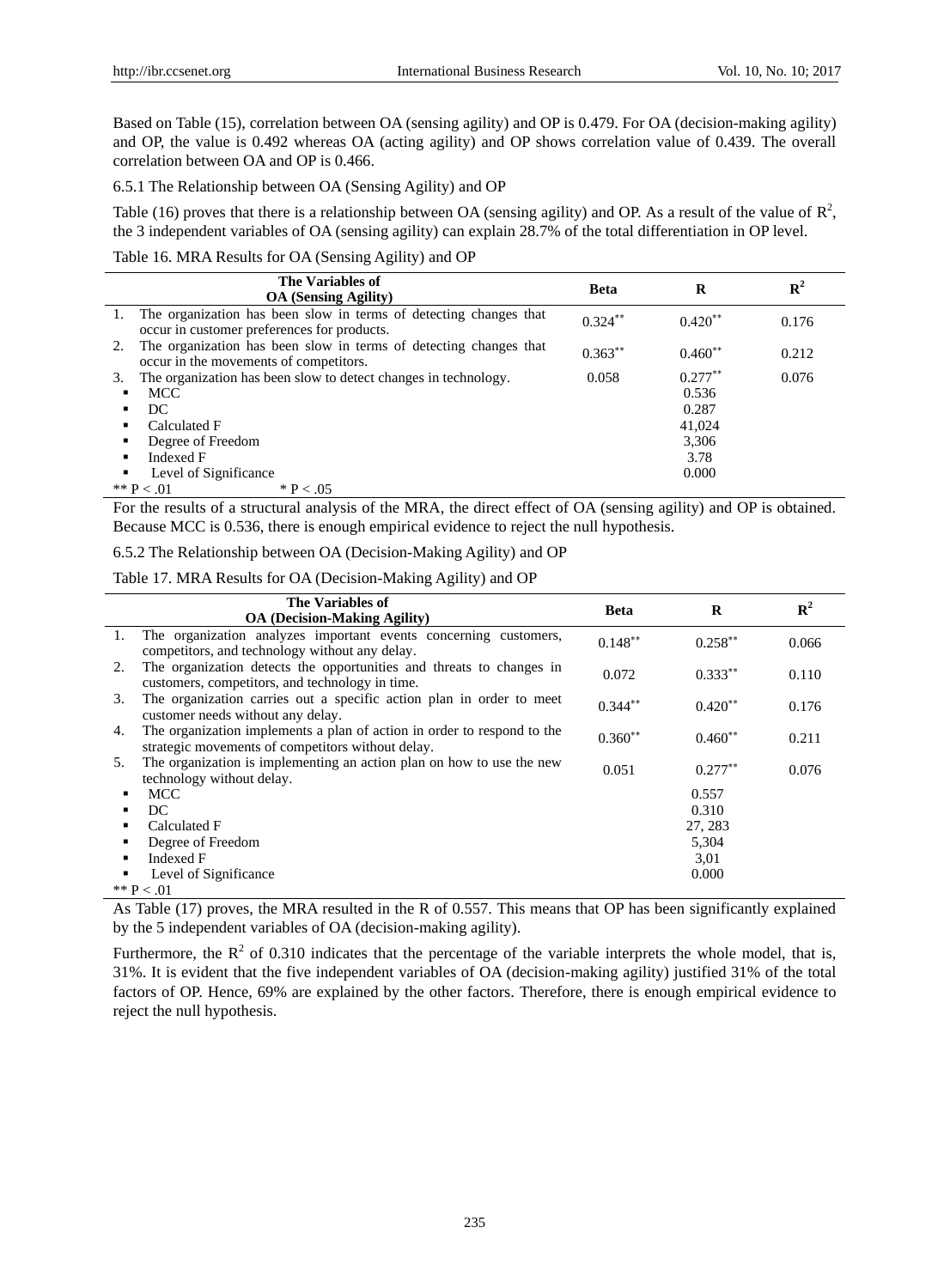## 6.5.3 The Relationship between OA (Acting Agility) and OP

## Table 18. MRA Results for OA (Acting Agility) and OP

|                   | The Variables of<br><b>OA</b> (Acting Agility)                            | <b>Beta</b> | R          | $\mathbb{R}^2$ |
|-------------------|---------------------------------------------------------------------------|-------------|------------|----------------|
| 1.                | The organization can reconfigure its resources in the proper time.        | $0.345***$  | $0.452**$  | 0.204          |
| 2.                | The organization can re-adjust operations carried out in a timely manner. | $0.183*$    | $0.333**$  | 0.110          |
| 3.                | The organization can use new technology in the proper time.               | 0.020       | $0.333**$  | 0.110          |
| 4.                | The organization can change strategic things in the proper time.          | 0.082       | $0.213***$ | 0.045          |
| 5.                | The organization can solve customers' needs and complaints without        | $0.185***$  | $0.286**$  | 0.082          |
|                   | delay.                                                                    |             |            |                |
|                   | <b>MCC</b>                                                                |             | 0.509      |                |
|                   | DC                                                                        |             | 0.259      |                |
|                   | Calculated F                                                              |             | 21.306     |                |
| Degree of Freedom |                                                                           |             | 5,304      |                |
|                   | Indexed F                                                                 |             | 3.01       |                |
|                   | Level of Significance                                                     |             | 0.000      |                |
|                   | ** $P < .01$                                                              |             |            |                |

Table (18) proves that there is a relationship between OA (acting agility) and OP. As a result of the value of  $\mathbb{R}^2$ , the 5 independent variables of OA (acting agility) can explain 25.9% of the total differentiation in OP level. For the results of a structural analysis of the MRA, the direct effect of OA (acting agility) and OP is obtained. Because MCC is 0.509, there is enough empirical evidence to reject the null hypothesis.

## **7. Research Findings**

The present study on analyzing the moderating significant role of JE in the relationship between OA and OP at Teaching Hospitals in Egypt revealed the following results:

- 1. There is a significant relationship between OA and JE. This is consistent with the finding that the employees who believed their organization had agility were more JE with their job. JE plays an important role in influencing OA. Also, JE contributes significantly to the promotion of OA.
- 2. This study concluded that the JE positively related with OP. Overall findings from this study suggested that JE does affect OP. Hence, management should ensure that suitable JE be applied in the organization through the encouragement of cooperative teamwork.
- 3. There is a positive relationship between OA and OP of employees in the organization.
- 4. There is a significant role of JE in the relationship between OA and OP. In other words, OA affects OP through JE.

## **8. Research Implications**

We can conclude that managers at Teaching Hospitals in Egypt might be able to improve OP through OA and JE. OA may be affected by JE. OA is mostly affected by top management as it supports JE. It also helps employees pay attention to professional standards. JE may exist with the help of top management at Teaching Hospitals in Egypt. This is achieved by taking employees' interests into account. OA and OP may be boosted if JE is encouraged. In this way, absenteeism and turnover will be lower. Productivity and profitability, also will be higher.

## **9. Limitations and Future Research**

There are some limitations of this study. Firstly, the data was collected from employees in one country, Egypt. Therefore, the generalization of the results must be made with caution. Secondly, the findings may not be generalized to other organizations in Egypt. Thirdly, a small sample size is used.

There are several areas for future research. They are (1) the relationship between JE and OCB, (2) the mediating variables which link JE to OP, (3) similar studies should be undertaken in other organizations in Egypt, using a larger sample size, (4) future studies should look at a comparative study of another sector such as education, and tourism, and (5) future studies should examine the relationship between JE and quality of work life.

## **10. Conclusion**

This study attempted to investigate the moderating significant role of JE in the relationship between OA and OP.

The study proved that there is a statistical significant relationship between OA, JE and OP. It revealed that OA, JE and OP proved to be related.

Managers or policy-makers may make use of the present study. It will highlight types of JE, the impact of JE on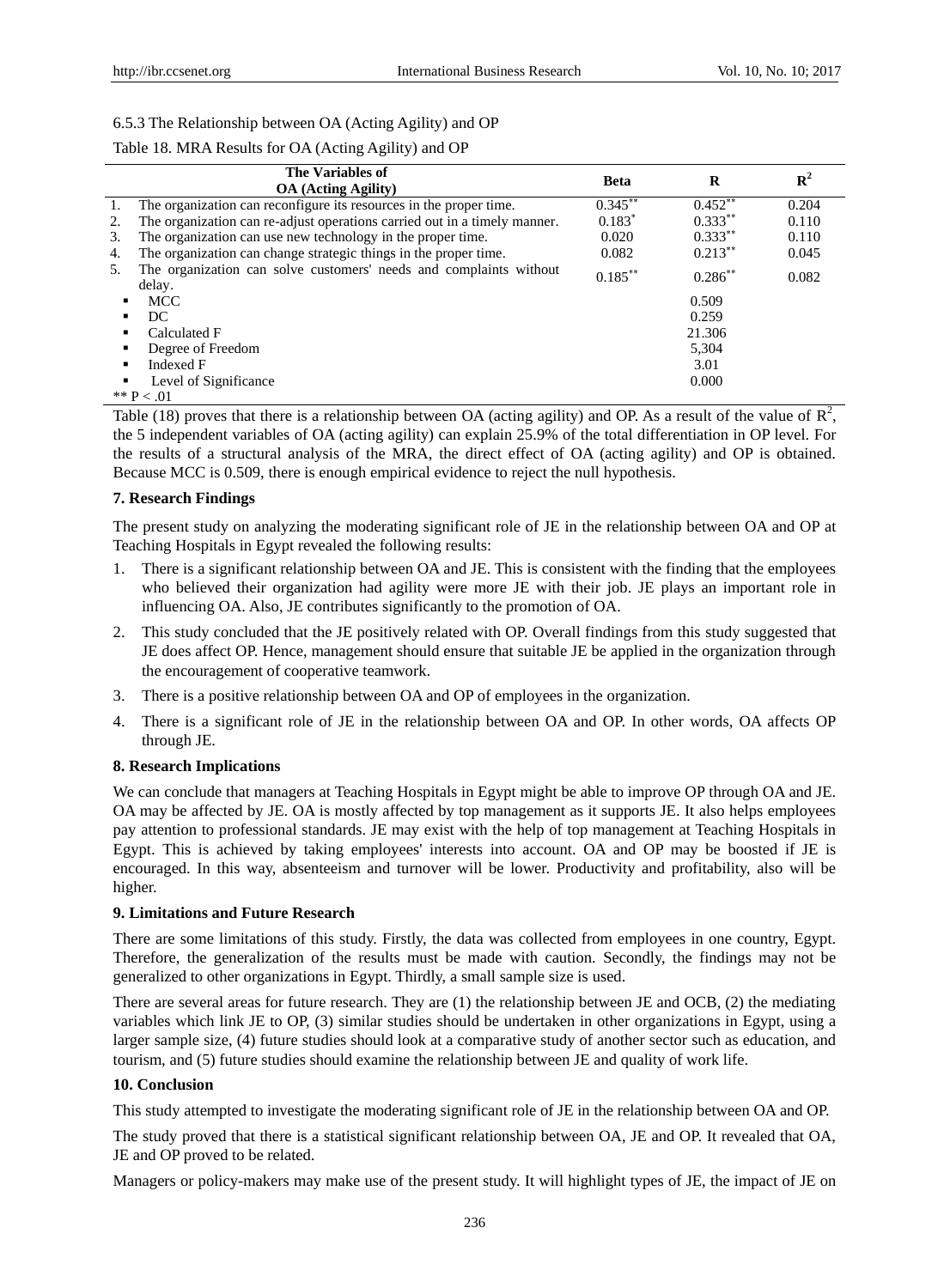#### OA and OP.

The study findings present valuable understanding for policy makers regarding how to make hospitals engaged to enhancing their employees, learning effectiveness, improving professional practices, and reducing turnover.

OA and JE are accepted as a promoter of OP. So it is asserted that OA and JE have a positive impact on OP. Top management of the organizations can enhance the dimensions of OP by developing and encouraging some facets of OA and JE.

Teaching Hospitals can increase OP by ensuring OA and JE within their organizations.

Research on OA, JE and OP increased over the past decade. However, this rapid growth caused several problems, including the need to better understand the conceptual similarities and differences between various forms of OA, JE and OP, as well as their antecedents and consequences. Overall, this is an exciting and dynamic field of research, and we are hopeful that this paper will help speed progress in this area by highlighting several key issues that need more attention.

#### **References**

- Ardichvili, A., Cardozob, R., & Rayc, S. (2003). A Theory of Entrepreneurial Opportunity Identification and Development. *Journal of Business Venturing, 18,* 105. https://doi.org/10.1016/S0883-9026(01)00068-4
- Baum, J., & Singh, J. (1994). Organizational Niches and the Dynamics of Organizational Mortality. *American Journal of Sociology, 100,* 346-380. https://doi.org/10.1086/230540
- Bessant, J., Knowles, D., Francis, D., & Meredith, S. (2001). Developing the Agile Enterprise, Agile Manufacturing: The 21 st century competitive strategy. Elsevier science
- Bevan, S., Barber, L., & Robinson, D. (1997). Keeping the best: a practical guide to keeping key employees, Report 337, Brighton: Institute for Employment Studies (IES).
- Brown, S., & Eisenhard, K. (1998). Competing on the Edge. Harvard Business School Press, Boston, MA.
- Carroll, G., & Delacroix, J. (1982). Organizational Mortality in the Newspaper Industries of Argentina and Ireland: An Ecological Approach. *Administrative Science Quarterly, 27,* 169-198. https://doi.org/10.2307/2392299
- Chen, L., & Mohamed, S. (2008). Contribution of knowledge management activities to organisational business performance. *Journal of Engineering, Design and Technology, 6*(3), 269-285. https://doi.org/10.1108/17260530810918289
- Christopher, M., & Towill, D. (2001). An Integrated Model for the Design of Agile Supply Chains. *International Journal of Physical Distribution & Logistics Management, 31*(4), 235-246. https://doi.org/10.1108/09600030110394914
- Collis, D., & Montgomrey, C. (1995). Competing on Resources: Strategy in the 1995.
- Daft, L., & Weick, E., (1984). Toward a Model of Organizations as Interpretive Systems. *Academy of Management Review, 9,* 284-295.
- Darroch, J. (2003). Developing A Measure of Knowledge Management Behaviors and Practices. *Journal of Knowledge Management, 7*(5), 41-54. https://doi.org/10.1108/13673270310505377
- David, F. (2009). Strategic Management- Concepts and Cases, 12<sup>th</sup> ed., Prentice-Hill Pearson Education International Inc. U.S.A., 46.
- Dove, R. (2001). Responsibility: the language, structure, and culture of the agile enterprise. New York: Wiley
- Dutton, J., & Duncan, R. (1987). The Creation of Momentum for Change through the Process of Strategic Issue Diagnosis. *Strategic Management Journal, 8,* 279-295. https://doi.org/10.1002/smj.4250080306
- Eccles, V. (1991). The Value Evolution: Addressing Larger Implications of Intellectual Capital and Intangibles Perspective. *Journal of Intellectual Capital, 1*(1), 1.
- Eisenhardt, M., & Martin, J. (2000). Dynamic Capabilities: What Are They? *Strategic Management Journal, 21,*  1105-1121. https://doi.org/10.1002/1097-0266(200010/11)21:10/11<1105::AID-SMJ133>3.0.CO;2-E
- El Sawy, O. (1985). Personal Information Systems for Strategic Scanning in Turbulent Environments: Can the CEO Go Go-Line? *MIS Quarterly, 9*(1), 53-60. https://doi.org/10.2307/249273
- Erande, A., & Verma, A. (2008). Measuring Agility of Organizations– A Comprehensive Agility Measurement Tool (CAMT)",Old Dominion University, Proceedings of The 2008 IAJC-IJME International Conference.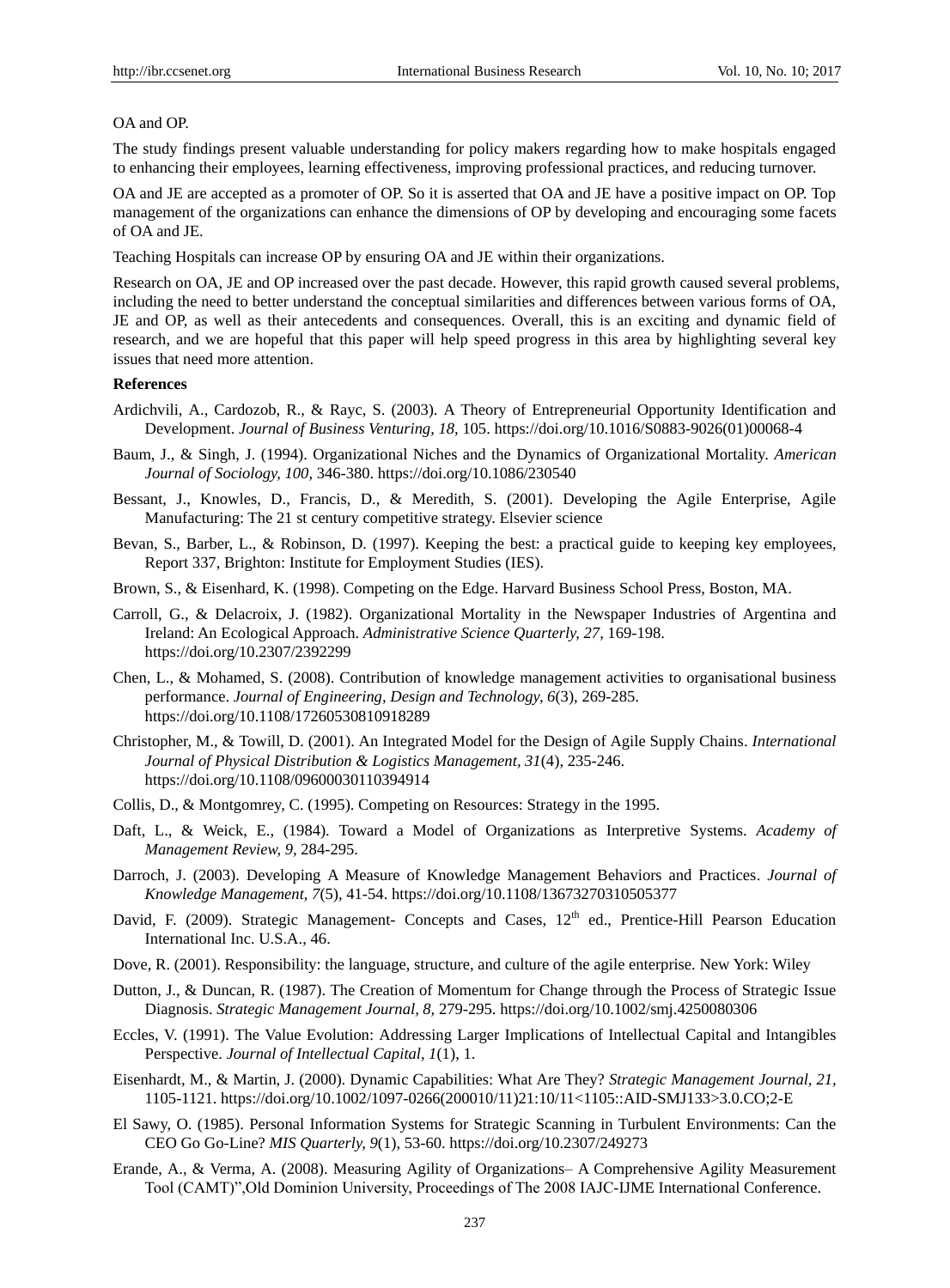- Frese, M., & Fay, D. (2008). Personal initiative (PI): An active performance concept for work in the  $21<sup>st</sup>$  Century. In B. M. Staw & R. M. Sutton (Eds.), Research in Organizational Behavior (Vol. 23, PP. 133-187). Amsterdam: Elsevier Science.
- Gattiker, T., Chen, D., & Goodhue, D. (2005). Agility through Standardization: A Crm/ Erp Application," in: Strategic Erp Extension and Use, F.R. Jacobs and B. E. (eds.). Stanford Business Books, 87-96.
- Goldman, S., Nagel, R., & Preiss, K., (1995). Agile Competitors and Virtual Organizations: Strategies for Enriching the Customer. Van. Nostrand Reinhold, New York.
- Griffin, M. A., Parker, S. K., & Neal, A. (2008). Is behavioral engagement a distinct and useful construct? *Industrial and Organizational Psychology, 1,* 48-51. https://doi.org/10.1111/j.1754-9434.2007.00007.x
- Gunasekaran, A. (1999). Agile Manufacturing: A Framework for Research and Development, International *Journal of Production Economics, 62,* 87-105. https://doi.org/10.1016/S0925-5273(98)00222-9
- Hill, C., & Jones, G., (2009). Strategic Management, An Integrated approach, 13<sup>th</sup> ed., Houghton Mifflin Company, Boston.
- Hitt, Michael, A., Hoskisson, E., Robert, I., & Duane, R. (2007). Management of Strategy: Concepts and Cases, South-Western, 1<sup>st</sup> Ed., New York.
- Houghton, R., El Sawy, O. A., Gray, P., Donegan, C., & Joshi, A. (2004). Vigilant Information Systems for Managing Enterprises in Dynamic Supply Chains: Real-Time Dashboards at Western Digital. *MIS Quarterly Executive, 3*(1), 19-35.
- Izza, S., Imache, R., Vincent, L., & Lounis, Y. (2008). An Approach for the Evaluation of the Agility in the Context of Enterprise Interoperability. *Enterprise Interoperability III),* 3-14. https://doi.org/10.1007/978-1-84800-221-0\_1
- Janssen, L. (2010). Organizational agility in an institutional context", Supervisors: drs. M.C.P. Nijssen & prof. dr. J. Paauwe.
- Jaworski, B., & Kohli, A. (1993). Market Orientation: Antecedents and Consequences. *Journal of Marketing, 57*(3), 52-70. https://doi.org/10.2307/1251854
- Joshi, R., & Sodhi, J. (2011). Drivers of Employee Engagement in Indian Organizations. *The Indian Journal of Industrial Relations, 47*(1), 89-96.
- Kahn, W. (1990). Psychological Conditions of Personal Engagement and Disengagement at Work.
- Kanungo, R. (1982). Measurement of Job and work Involvement. *Journal of Applied psychology, 67*(3), 341-349. https://doi.org/10.1037/0021-9010.67.3.341
- Markos, S., & Sridevi, M. (2010). Employee Engagement: The Key to Improving Performance, International *Journal of Business and Management, 5*(12).
- Mathiassen, L., & Pries-Heje, J. (2006). Business Agility and Diffusion of Information Technology. *European Journal of Information Systems, 15,* 116-119. https://doi.org/10.1057/palgrave.ejis.3000610
- McCarthy, I., Lawrence, T., Wixted, B., & Gordon, B., (2010). A Multidimensional Conceptualization of Environmental Velocity. *Academy of Management Review, 35*(4), 604-626. https://doi.org/10.5465/AMR.2010.53503029
- Mehrabi, S., Siyadat, S., & Allameh, S. (2013). Examining the Degree of Organizational Agility from Employees' Perspective (Agriculture-Jahad Organization of Shahrekord City). *International Journal of Academic Research in Business and Social Sciences May 2013, 3*(5), 315-323.
- Miller, K., & Bromiley, P., (1990). Strategic Risk and Corporate Performance: An Analysis of Alternative Risk Measure. *Academy of Management Journal, 33*(4), 756-779. https://doi.org/10.2307/256289
- Nelson, A., & Harvey, F. (1995). Technologies for Training and Supporting Your Agile Workforce. In Creating the Agile Organization: Models, Metrics and Pilots. 4<sup>th</sup> Agility Forum Annual Conference.
- Oosterhout, M. V., Waarts, E., & Van Hillegersberg, J. (2006). Change Factors Requiring Agility and Implications for It. E*uropean Journal of Information Systems,15*(2), 132-145. https://doi.org/10.1057/palgrave.ejis.3000601
- Overby, E., Bharadwaj, A., & Sambamurthy, V. (2006). Enterprise Agility and the Enabling Role of Information Technology. *European Journal of Information Systems, 15*(2), 120-131.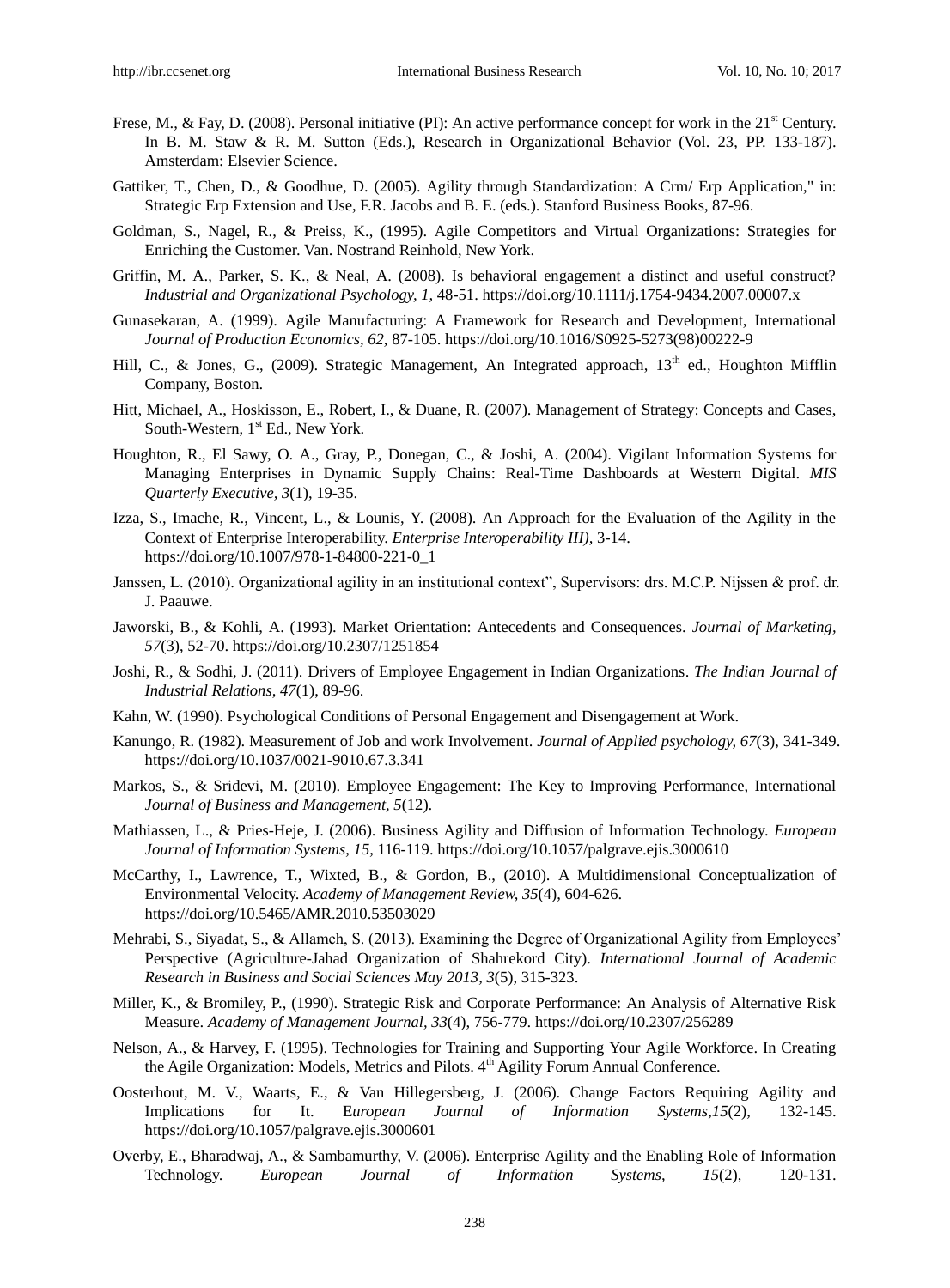https://doi.org/10.1057/palgrave.ejis.3000600

- Park, Y. (2011). The Dynamics of Opportunity and Threat Management in Turbulent Environments: The Role Information Technologies, Doctor Dissertation.
- Pathirage, C., Amaratunga, D., & Haigh, R. (2007). Tacit knowledge and organizational performance. *Journal of Knowledge Management, 11*(1), 115-126. https://doi.org/10.1108/13673270710728277
- Pavlou, P., & El Sawy, O. (2010). The "Third Hand": IT-Enabled Competitive Advantage in Turbulence Through Improvisational Capabilities. *Information Systems Research, 21*(3), 443-471. https://doi.org/10.1287/isre.1100.0280
- Pollock, T. (1997). Building Employee's Interest in their work. *Automotive Manufacturing & Production, 109*(10), 10.
- Privett, D. (1983). Working Knowledge, Boston Press, Harvard Business Review.
- Ramsey, R., Lassk F., & Marshall, G. (1995). A Critical Evaluation of a Measure of Job Involvement: The Use of the Lodahl and Kejner (1965) scale with salespeople. *Journal of personal selling & Sales Management, 15*(3), 65-74.
- Rich, B., Jeffrey, A., & Eean, R., (2010). Job Engagement: Antecedents and Effects on Job Performance. *Academy of Management Journal, 53*(3), 617-635. https://doi.org/10.5465/AMJ.2010.51468988
- Riipinen, M. (1997). The Relationship between Job involvement and well-being. *The Journal of psychology, 131*(1), 81-89. https://doi.org/10.1080/00223989709603506
- Robins, G., & Wiersema, R. (1995). Organization & Behavior, Princeton, New Jersey.
- Rothbard, N. (2001). Enriching or depleting? The dynamics of engagement in work and family roles. *Administrative Science Quarterly, 46,* 655-684. https://doi.org/10.2307/3094827
- Sambamurthy, V., Bharadwaj, A., & Grover, V. (2003). Shaping Agility through Digital Options: Reconceptualizing the Role of Information Technology in Contemporary Firms. *MIS Quarterly, 27*(2), 237-263.
- Seo, D., & Paz, A. (2008). Exploring the Dark Side of Is in Achieving Organizational Agility. *Communication of the ACM, 51*(11), 136-139. https://doi.org/10.1145/1400214.1400242
- Sharifi, H., & Zhang, Z. (1999). A methodology for achieving agility in manufacturing organizations. An introduction. *International Journal of Production Economics, 62*(1-2), 7-22. https://doi.org/10.1016/S0925-5273(98)00217-5
- Sharifi, H., & Zhang, Z. (2001). Agile Manufacturing in Practice. Application of a Methodology, International *Journal of Operations & Production Management, 21*(5), 772-794. https://doi.org/10.1108/01443570110390462
- Sherehiy, B. (2008). Relatioships Between Agility Strategy, Work Organization and Workforce Agility, Doctor Dissertation, University of Louisville.
- Sherehiy, B., Karwowski, W., & Layer, J. (2007). A Review of Enterprise Agility: Concepts, Frameworks, and Attributes. *International Journal of Industrial Ergonomics, 37*(5), 445-460. https://doi.org/10.1016/j.ergon.2007.01.007
- Smircich, L., & Stubbart, C. (1985). Strategic Management in an Enacted World. *Academy of Management Review, 10*(4), 724-736.
- Sull, D. (2009). How to Thrive in Turbulent Markets. *Harvard Business Review, 87*(2), 78-88.
- Sweem, S. (2008). Engaging a Talent Management Strategy for the 21<sup>st</sup> Century: A Case Study of How Talent Management is Defined and Initiated", Midwest Academy of management Doctoral student paper.
- Tallon, P. P., & Pinsonneault, A. (2011). Competing perspectives on the link between strategic information technology alignment and organizational agility: Insights from a mediation model. *MIS Quarterly, 35,*  463-486.
- Thomas, J., Clark, S., & Gioia, D. (1993). Strategic Sensemaking and Organizational Performance: Linkages among Scanning, Interpretation, Action, and Outcomes. *Academy of Management Journal, 36*(2), 239-270. https://doi.org/10.2307/256522
- Tiwari, S. (2011). Employee Engagement-The Key to Organizational Success, ICOQM-10, Kolkata.